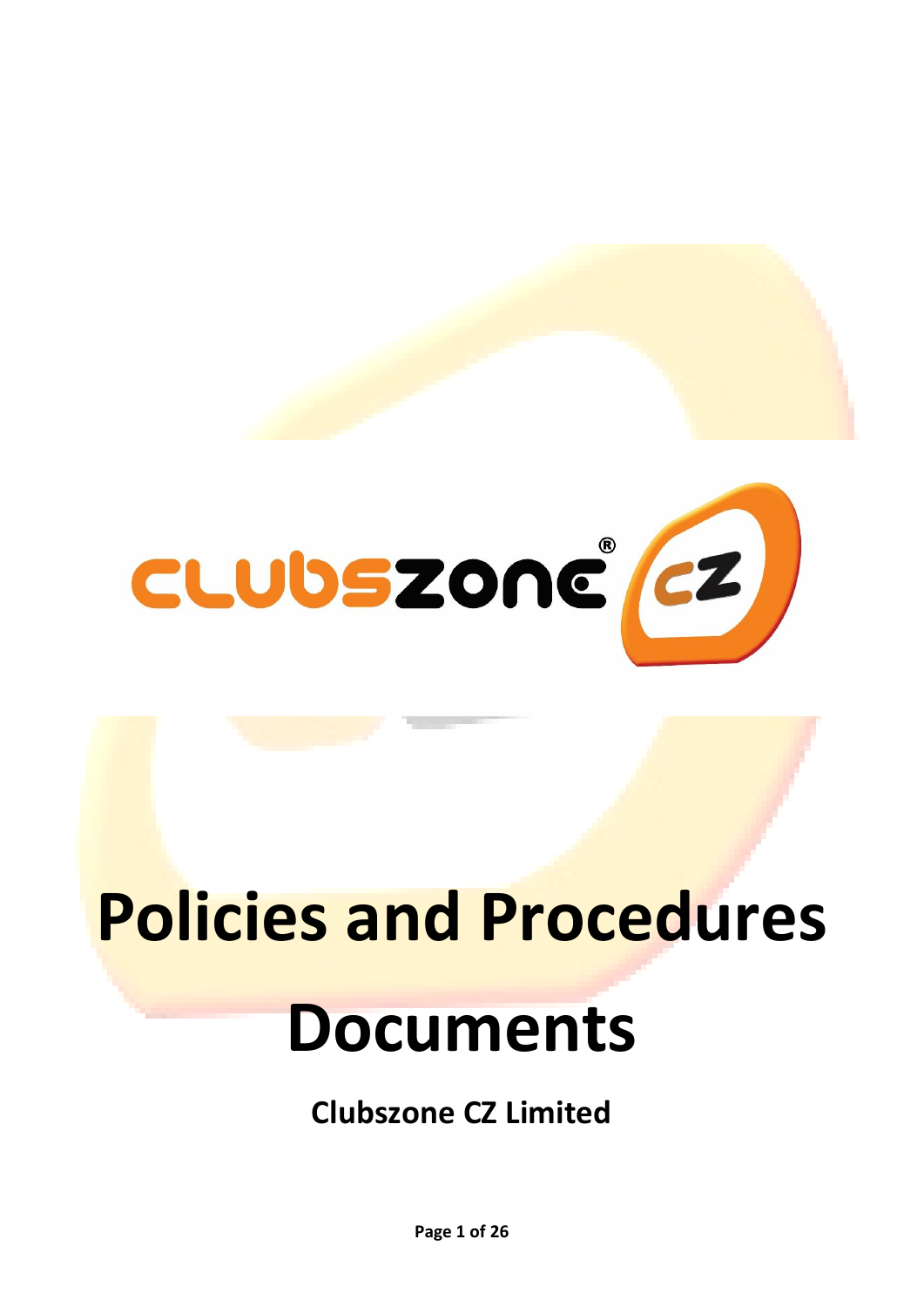## **Policy Content**

- **1.0** Safeguarding
- **2.0** Health and Safety
- **3.0** Equal Opportunities
- **4.0** Behaviour Management
- **5.0** Special Education Needs
- **6.0** Administering of Medication
- **7.0** Emergency Evacuation
- **8.0** Uncollected or Missing Children
- **9.0 Staff Disciplinary Procedures**
- **10.0** Complaints
- **11.0** Refunds and Cancellations
- **12.0** Communication with Schools
- **13.0** Confidentiality Appendixes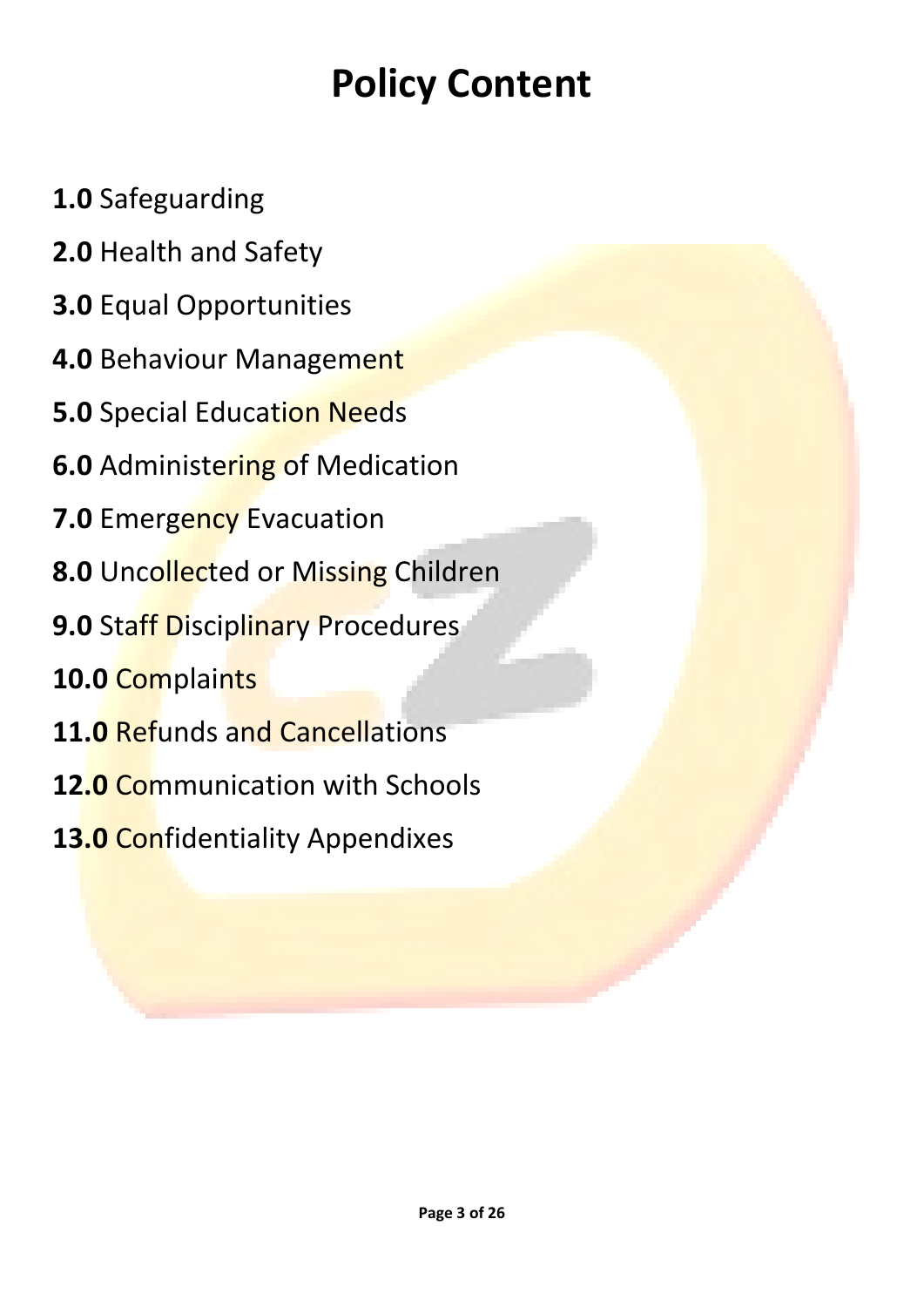

## **1.0 Safeguarding Children Policy and Procedure**

**At Clubszone we believe that all children must right to be completely secure and safe from any type of abuse. We are all committed to protecting children in our care from any harm. We work with Schools, Parents, Carers, Clubszone staff and the community to ensure the safety of all children. Our main aim is to safeguard the well-being of children.** 

#### **1.1 Policy Aims**

- Promote children's right to have a strong character, which allows everyone to freely speak with confidence and the correct vocabulary to resist any inappropriate approaches from anybody.
- Work with children to sustain happy and long lasting relationships with their own families.
- Help and guide parents/ carers when needed to build strong relationships with their own children by having the confidence in their decisions.
- Clubszone workers will listen to any child who needs them and not judge what they hear but always guide and tutor children who need this.
- If any Clubszone worker has a Cause for Concern' about any child, this is written down and given to Management on the same day. This is then dealt with by Management and local authorities will be told.

#### **1.2 Curriculum**

To promote the safeguarding of children Clubszone:

- Clubszone engage children in working as an individual and as part of a team. This can be with children of both sexes and different ages. This helps promote Social, Personal and emotional development for each child.
- We engage students and hope to give them values, so they all show respect to everyone at Clubszone but also take these skills away with them into everything they do in life.
- Clubszone staff make sure this is conducted in the correct manner and aimed for children at the right age.

#### **1.3 Staffing and Volunteering + Minimum staffing RATIOS**

#### **Clubszone make sure staff are given enough and the correct resources to meet all the children's needs.**

- Although we can legally operate with a ratio of 1:30, Clubszone has a policy to work on a guide of 1:14 with a minimum of 2 staff on site. These ratios can reduce or increase slightly depending on ages and activities during the camps but will always put the safety of the children as a priority.
- All staff must obtain DBS 'enhanced discloser' before any position can be offered. If rejected, staff have the right to object and the position is held open so they can change any information that was not correct.
- If a volunteer works on camp, they always work alongside a member of the Clubszone team.
- The use of mobile phones or cameras are not allowed to be used on site at any point. The only times this will change is if a camera is needed to take photos of the children doing an activity. Parental consent forms must be signed before this can happen.

#### **1.4 Training**

#### **Clubszone are committed to safeguarding children and seek to train staff where possible to enhance all staff member's knowledge moving forward.**

- We seek out training for staff so they can see certain signs of physical abuse, emotional abuse, sexual abuse and neglect.
- If any staff have a cause for concern' they know what procedures and how to report an incident.

#### **Page 4 of 26**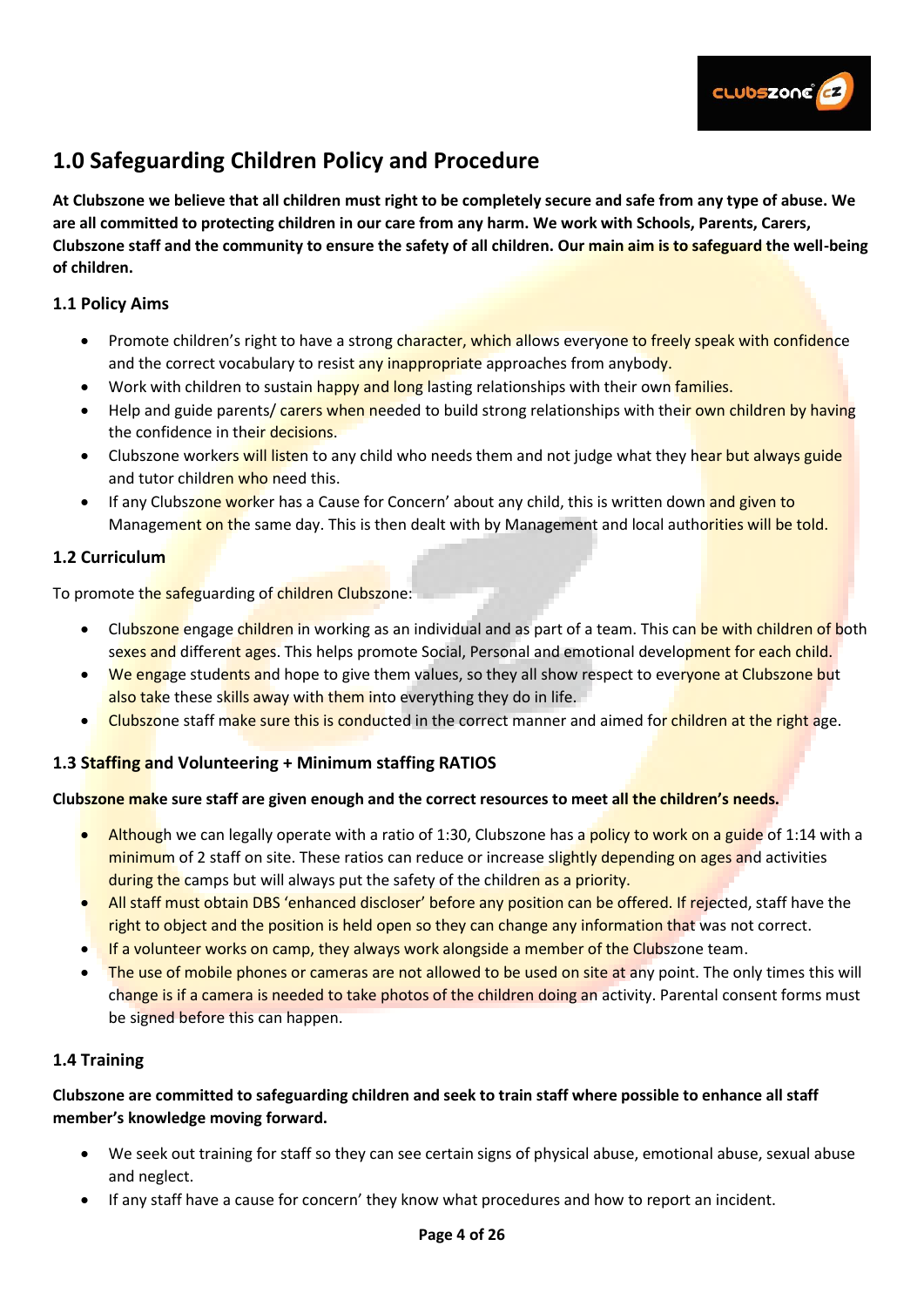

#### **1.5 Responding to Suspicions of Abuse**

- Staff members can talk with the Child Protection/Safeguarding Officer about their concerns
- Seek advice from the NSPCC helpline on 0808 800 5000
- Speak to the local social services
- If the situation is concerning and dangerous then the police will be called

#### **1.6 Disclosures**

#### **When a child makes a disclosure the Clubszone staff act in the following way;**

- Offer reassurance to the child.
- Listen to what the child has to say very carefully.
- Make sure the child understands that you will be taking this forward and action will be taken.
- AT NO STAGE DURING THIS CONVERSATION WILL THE ADULT ASK THE CHILD ANY QUESTIONS.

#### **1.7 Recording Suspicions of Abuse and Disclosures**

#### **In all cases staff must record the following pieces of information.**

- Child's Name;
- Child's Address:
- Child's Age;
- The date and time of the Observation/ Disclosure was made;
- As close as possible to the exact words the child spoke;
- The name of the person who saw/ Disclosure was made with a date and time;
- The names of any other people present at the time.

Once this is all complete information is stored in a folder with a section for the child only.

#### **1.8 Informing Parents**

#### **If a suspicion of abuse is recorded:**

- Parents are normally the first point of call.
- This does not happen if the parent is the suspected abuser, in this case then the investigating officers will inform parents.

#### **1.9 Allegations against Staff**

#### **We ensure that if a complaint is made against any staff member that it is made not only verbally where a senior member of staff takes notes but also, we ask for a written complaint also.**

- We respond to any disclosure by a child or worker about any abuse a member of staff may have alleged to have done, by first recording all the information about the suggested incident.
- We co-operate with any investigation that may be on going, as do all our staff and volunteers.
- We co-operate with any investigation with the child's team in conjunction with the police.
- Our policy is to suspend any staff member at that current moment until the investigation is complete. This is by no way saying that the staff member will be found guilty but mainly to do with keeping the staff member safe and understanding their need to be with family and friends at a very tough time.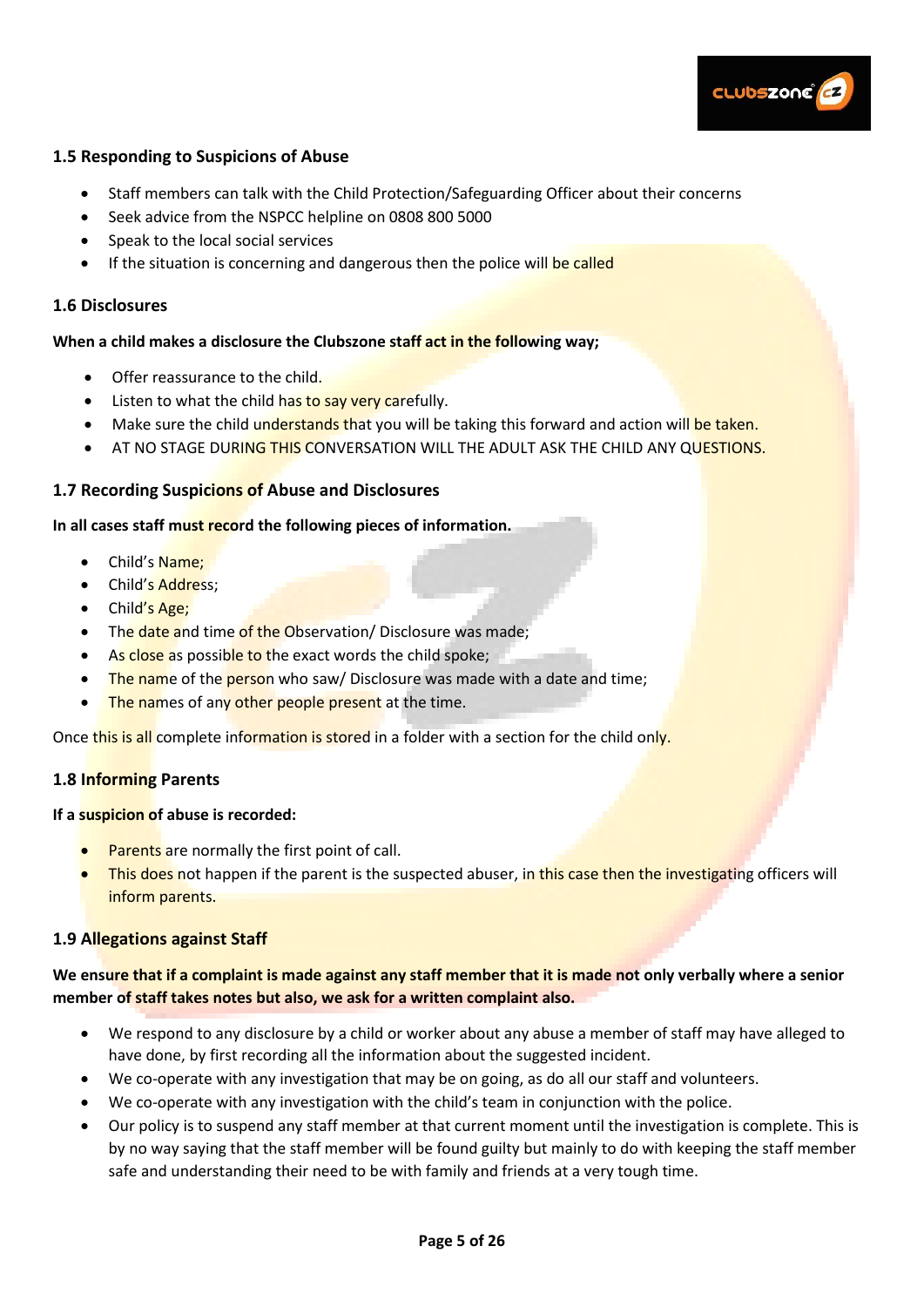

#### **1.10 Disciplinary Action**

**Any staff, volunteer or student under investigation for any alleged abuse of a child, will be subject to disciplinary action following our Staff Disciplinary Policy. This mean that any staff member under investigation will be suspended at this point until investigation is completely over.** 

• Where a staff, volunteer or student is dismissed from the setting or internally disciplined then we contact the Department for Health Administrators so their name can be added/ included to the Protection of Children and Vulnerable Adults.

#### **1.11 Confidentiality**

All suspicions and investigations are kept confidential and shared only with those who need to know. Any information is shared under the guidance of the Local Safeguarding Children Board.

#### **1.12 Support to Families**

The setting believes in building trusting and supportive relationships with families, staff and volunteers in the group. Therefore:

- The setting makes clear to parents its role and responsibilities in relation to Child Protection, such as for the reporting of concerns, providing information, monitoring of the child, and liaising always with the local social services department.
- The setting continues to welcome the child and the family whilst investigations are being made in relation to any alleged abuse.
- We follow the Child Protection Plan as set by the social services department in relation to the setting's designated role and tasks in supporting the child and the family, after any investigation.
- Confidential records kept on a child are shared with the child's parents or those who have parental responsibility for the child in accordance with the procedure and only if appropriate under the guidance of the Area Safeguarding Children Committee.

## **2.0 Health and Safety**

Clubszone aims to ensure the safety and welfare, of all staff, visitors and other individuals who may be affected by the activities and general organisation of the club.

At all clubs the site manager and activity leaders will ensure the health and safety requirements are always maintained and remains the most important part of the day.

Below are the requirements for every club operated:

- **-** All working areas must be checked and suitable to work in
- **-** Risk assess all activities and prevent accidents from happening
- **-** Equipment must be kept safe and used properly during sessions
- **-** Staff must be made aware of their responsibilities throughout each activity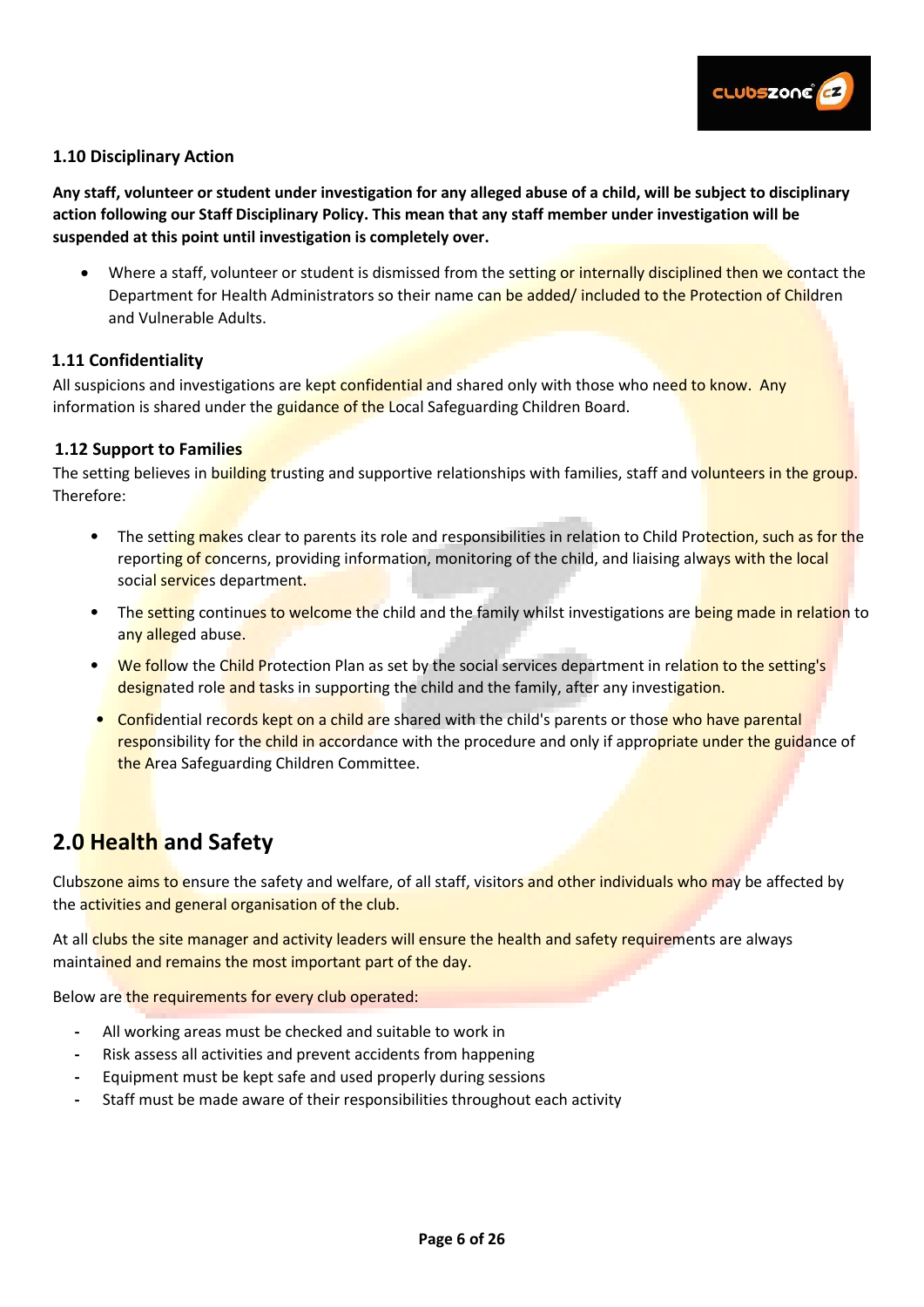

#### **2.1 Accident report forms and Incidents**

All accidents and injuries must be reported and recorded in the accident book after the incident took place.

The following must be in the report:

- **-** Names and ages of the children/adults involved in the incident
- **-** Time and date of the incident
- **-** Details of the incident, accident or situation
- **-** Name of staff member who dealt with the situation and action taken
- **-** Signature by staff member and countersigned by another member of staff who witness the incident, or the action taken
- **-** Parent/Guardian must be informed at the time it took place or at the end of the day depending on the severity of the situation
- Parent/Guardian must sign to say they have been informed by the Clubszone team

#### **2.2 Responsibilities of the Directors, Regional Managers and Activity Leaders**

#### **The Directors of the business will ensure that there are policies and arrangements for the following:**

- **-** Making sure that every member of staff has a DBS check which is in date who will meet the children during any Clubszone clubs
- **-** Ensuring that all clubs and staff members are keeping record of accidents and incidents occurring during their activities
- **-** Training given to all staff members who work on Holiday clubs and during term which will include Safeguarding/First Aid and how Clubszone clubs operate
- **-** Reviewing polices and incident reports to improve the standard practice of how activities should be run
- **-** Recruit new members of staff with interviews and following up references before working can begin

#### **The Regional Manager will ensure that:**

- **-** All site folders have all paperwork completed such as Risk Assessments and Fire Exit procedures
- **-** Activities are being organised and delivered to Clubszone standards
- **-** Equipment to be organised and checked for health and safety reasons
- **-** Support and communication are available to all site supervisors and activity leaders
- **-** Inspect all clubs being operated to making sure all standards are being applied and children are happy and safe in their environment

#### **Activity Leaders are responsible for:**

- **-** Read and understood the polices for working with Clubszone and children
- **-** Report any incidents/accidents that happen on site to the regional manager
- **-** Responsible for the safety and wellbeing for themselves and for all other persons on site
- **-** Attend training or courses to help with their understand of policies and procedures
- **-** Carrying out the risk assessment each day of the club and preventing any possible incidents before the activity begins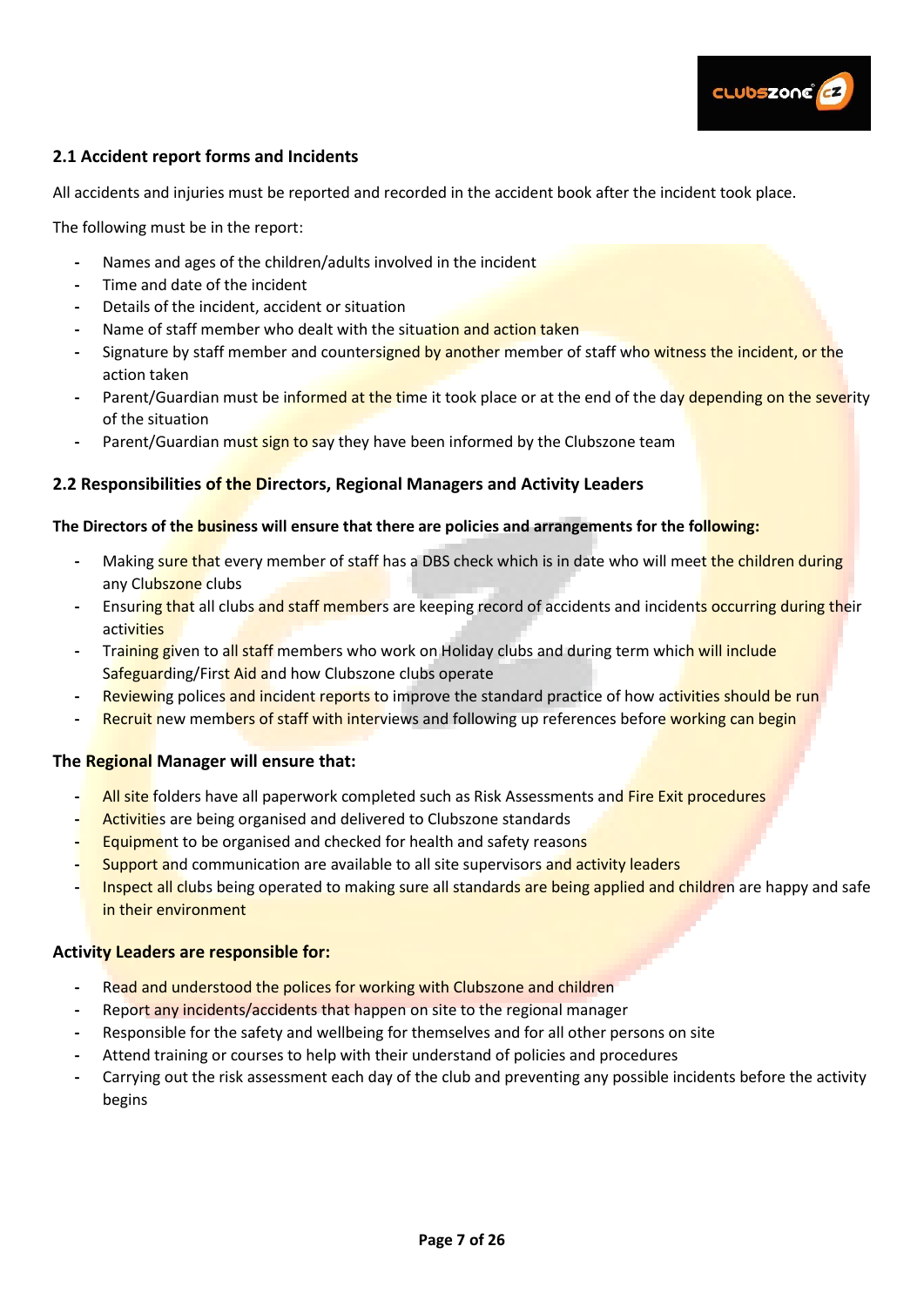

#### **2.3 Insurance**

Clubszone is insured with INTA sure.

- **- CERTIFICATE OF EMPLOYERS LIABILITY INSURANCE** The amount of cover provided by this policy is £10 million
- **- CERTIFICATE OF PUBLIC LIABILITY INSURANCE** The amount of cover provided by this policy is £5 million
- **- CERTIFICATE OF PRODUCTS LIABILITY INSURANCE** The amount of cover provided by this policy is £5 million

#### **2.4 Smoking**

Smoking is forbidden on site for all staff members and visitors during working hours. This includes school premises, village halls, sports grounds and Parish Halls.

## **3.0 Equal Opportunities**

On all our clubs Clubszone is committed to taking positive and proactive steps to ensure we provide equal opportunities without discrimination to all children, families and staff members.

#### **3.1 Policy Aims** We aim to:

- provide a secure environment in which all our children can flourish and in which all contributions are valued;
- include and value the diversity of the Club Community and the contributions everyone makes;
- provide positive non-stereotypical information and images related to gender roles, diverse ethnic and cultural groups and people with disabilities;
- continually improve our knowledge and understanding of issues of anti-discriminatory practice, promoting equality and valuing diversity; and
- Make inclusion a thread that runs through all the activities of the setting.

#### **3.2 Legal Framework**

The legal framework for this policy is:

- Race Relations Act 1976;
- Race Relations Amendment Act 2000;
- Sex Discrimination Act 1986;
- Children Act 1989; and
- Special Educational Needs and Disability Act 2001.

#### **3.3 Policy Objectives**

- We advertise our service widely.
- We aim to provide information in clear, concise language, whether in spoken or written form.
- We ensure that all parents are made aware of our equal opportunities policy.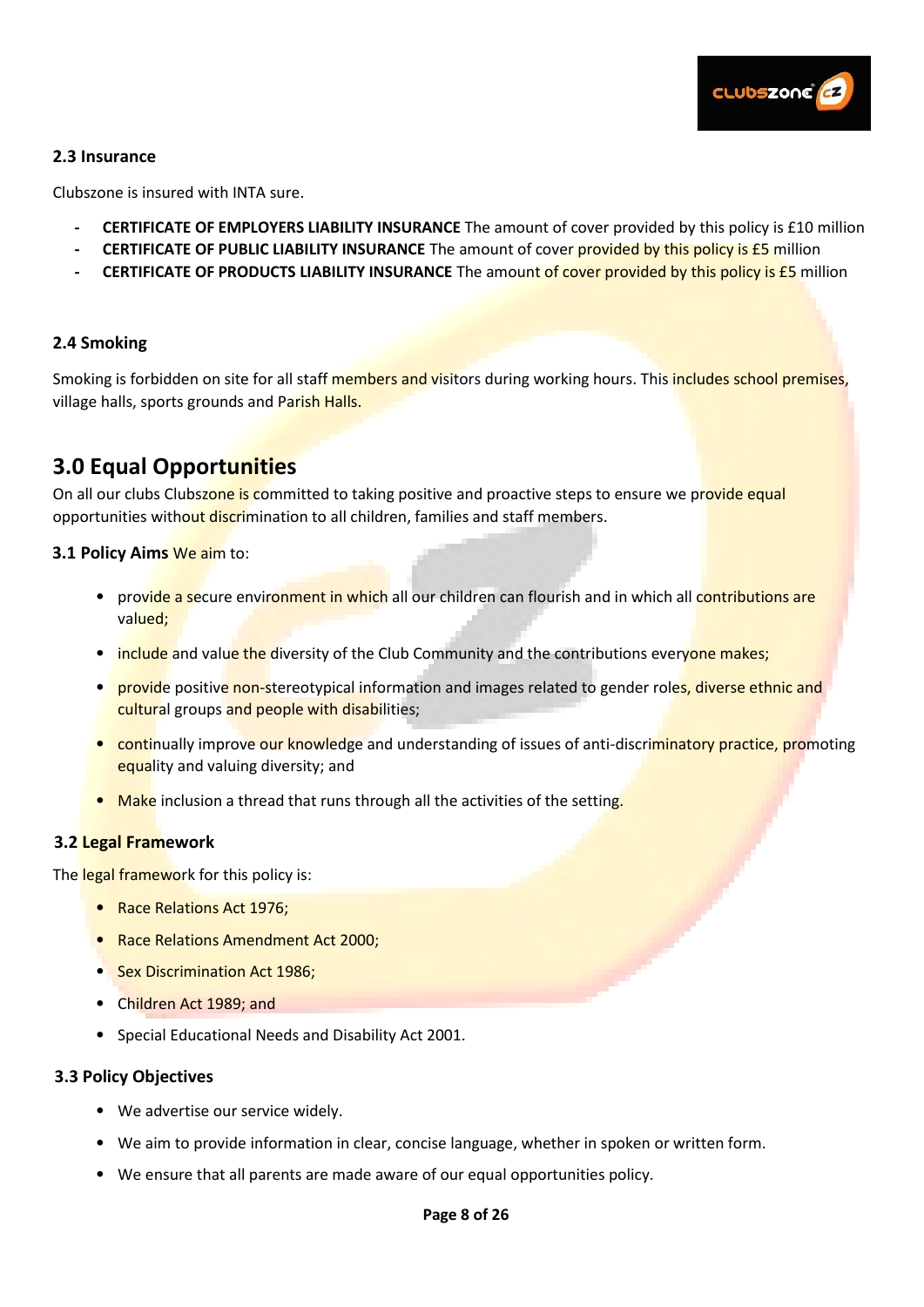

- We do not discriminate against a child or their family, or prevent entry to our setting, based on colour, ethnicity, religion or social background.
- Children with disabilities/additional needs are welcomed at our Club.
- We develop an action plan to ensure that people with disabilities/additional needs can participate successfully in the services offered by the setting and in the curriculum offered.
- We challenge discriminatory behaviour by staff, children or parents.
- We help all children to celebrate and express their cultural and religious identity by providing a wide range of appropriate resources and activities.

#### **3.4 Staff and Recruitment**

- All staff recruitment and appointments are carried out in accordance with **Leicestershire County Council's** Equal Opportunities Policy.
- All staff are expected to comply with **the company's** equal opportunities policy.
- Staff are encouraged to undertake training and development opportunities to enable them to develop antidiscriminatory and inclusive practices, which in turn, enable all children to flourish.
- We endeavour to recruit a staff team that reflects the make-up of the Club's local community.

#### **3.5 Curriculum**

The curriculum offered in the setting encourages children to develop positive attitudes about themselves as well helping them to value differences of others. We do this by:

- making children feel valued and good about themselves;
- **ensuring that children have equality of access to learning;**
- recognising that children have different learning styles, making appropriate provision within the curriculum to ensure each child receives the widest possible opportunity to develop their skills and abilities;
- positively reflecting the widest possible range of communities in the choice of resources;
- avoiding stereotypes or derogatory images in the selection of books or other visual materials;
- celebrating a wide range of festivals and celebration;
- creating an environment of mutual respect and tolerance;
- helping children to understand that discriminatory behaviour and remarks are hurtful and unacceptable;
- ensuring that the curriculum offered is inclusive of children with special educational needs and children with disabilities;
- ensuring that children learning English as an additional language have full access to the curriculum and are supported in their learning; and
- Ensuring that children speaking languages other than English are supported in the maintenance and development of their home languages.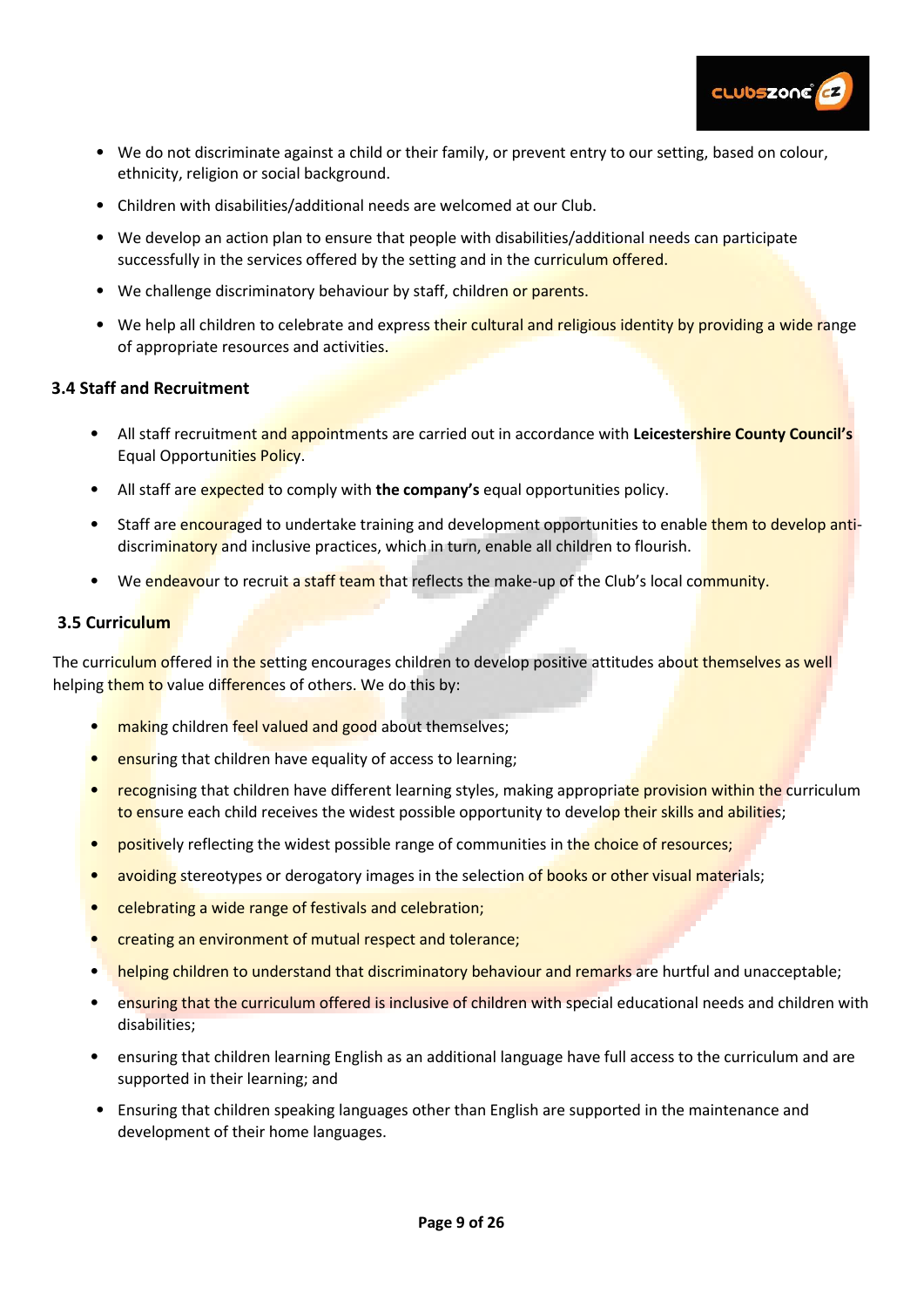

#### **3.6 Valuing Diversity in Families**

- We welcome the diversity of family cultures and lifestyles and work with all families.
- We encourage children to contribute stories of their everyday life to the setting.
- We encourage parents/carers to take part in the life of the setting and to contribute fully.

#### **3.7 Food**

- We work in partnership with parents to ensure that the medical, cultural and dietary needs of children are met.
- We help children to learn about a range of food, and of cultural approaches to mealtimes and eating, and to respect the differences among them.

#### **3.8 Supporting Children with Learning Difficulties and Disabilities**

The Club is committed to the integration of all children in its care. This will be achieved by:

- Whenever possible, children with special educational needs and/or physical disabilities will have access to the same facilities, activities and play opportunities as their peers.
- Assessing each child's specific needs and adapting the Club's facilities, procedures, practices and activities as appropriate.
- Ensuring that children with special educational needs and/or physical disability are fully considered when activities are being planned and prepared.
- Liaising with parents/carers about the needs of their children and the plans and actions of the Club.
- Liaising with other agencies and seeking advice, support and training as is necessary.
- Ensuring that all children are treated with equal concern and respect and are encouraged to take part in all activities.

### **4.0 Behaviour Management**

**Our Club recognises the importance of positive and effective behaviour management strategies in promoting children's welfare, learning and enjoyment.** 

The aims of our Behaviour Management policy are to help children to

- Develop a sense of caring and respect for one another.
- Build caring and co-operative relationships with other children and adults.
- Develop a range of social skills and help them learn what constitutes acceptable behaviour.
- Develop confidence, self-discipline and self-esteem in an atmosphere of mutual respect and encouragement.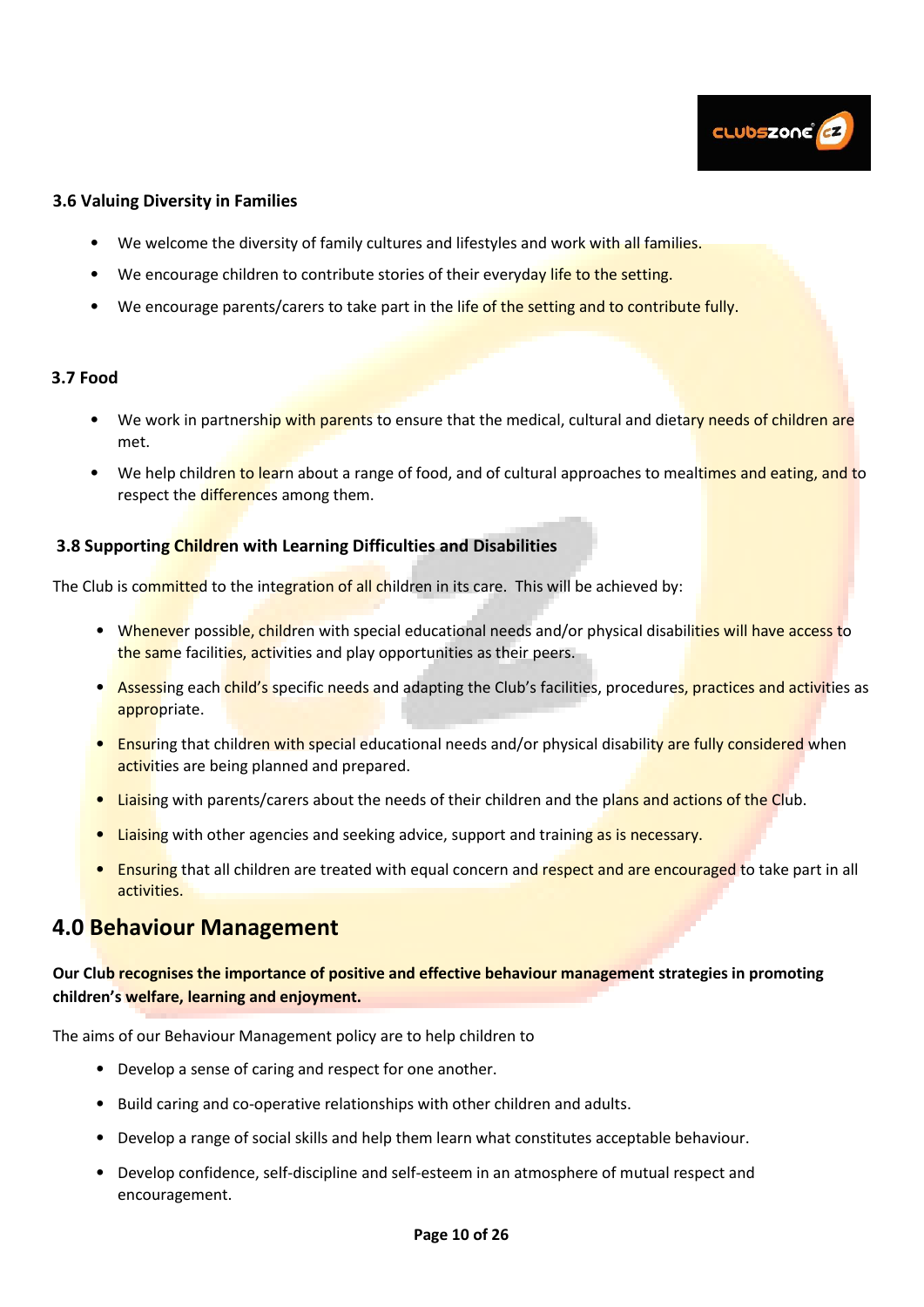

#### **4.1 Behaviour Management Policy**

The Club, the Manager and the staff team will manage behaviour according to clear, consistent and positive strategies. Parents/carers are encouraged to contribute to these strategies, raising any concerns or suggestions.

Staff are expected to model and promote positive behaviour, emphasising the importance of celebrating achievements and valuing others. Staff should also show a respect for the rights and needs of both children and adults in the Club setting, and any consequences for actions should be dealt with in a fair and supportive manner.

It is always also important for all parents/carers and visiting adults to model positive behaviour. Parents/carers should work in partnership with the Club, to ensure children receive a consistent message about how to behave. We have a 'Clubszone Club Agreement', which is to be signed by children, parents, and Club co-ordinator. We expect parents to read, sign and support this document. As children are encouraged to report any behavioural issues, we also encourage parents to do the same. If a parent/carer has any concerns about the way their child has been treated, they should initially contact the Club co-ordinator.

In some cases, they may be the need to create an individual behaviour plan, agreed between the child, Club staff and the parent/carer. This will be implemented when a child has been identified to have specific needs.

Behaviour management in the Club will be structured around the following principles:

- Staff and children will work together to establish a clear set of 'ground rules' governing all behaviour in the Club. These will be periodically reviewed so that new children have a say in how the rules of the Club operate.
- The Club's 'ground rules will apply equally to all children and staff and be displayed within the Club.
- Positive behaviour will be reinforced with praise and encouragement. The use of a behaviour chart and points system will be used to encourage a goal for children's behaviour.
- Negative behaviour will be challenged in a calm but assertive manner. In the first instance, staff will try to re-direct children's energies by offering them alternative and positive options. Staff will be open in stating and explaining non-negotiable issues.
- When dealing with negative behaviour, staff will always communicate in a clear, calm and positive manner.
- Staff will make every effort to set a positive example to children by behaving in a friendly and tolerant manner themselves, promoting an atmosphere where children and adults respect and value one another.
- Staff will avoid shouting at work.
- Staff will facilitate regular and open discussions with children about their behaviour. This will help them to understand the negative aspects of their behaviour and enable them to have their say and be helped to think through the causes and effects of their actions.
- Staff will work as a team by discussing incidents and resolving to act collectively and consistently.
- Staff will try to discuss concerns with parents/carers at the earliest possible opportunity to help identify the causes of negative behaviour and share strategies for dealing with it.
- Children who experience bullying, racism or other unacceptable behaviour will be given the confidence to speak out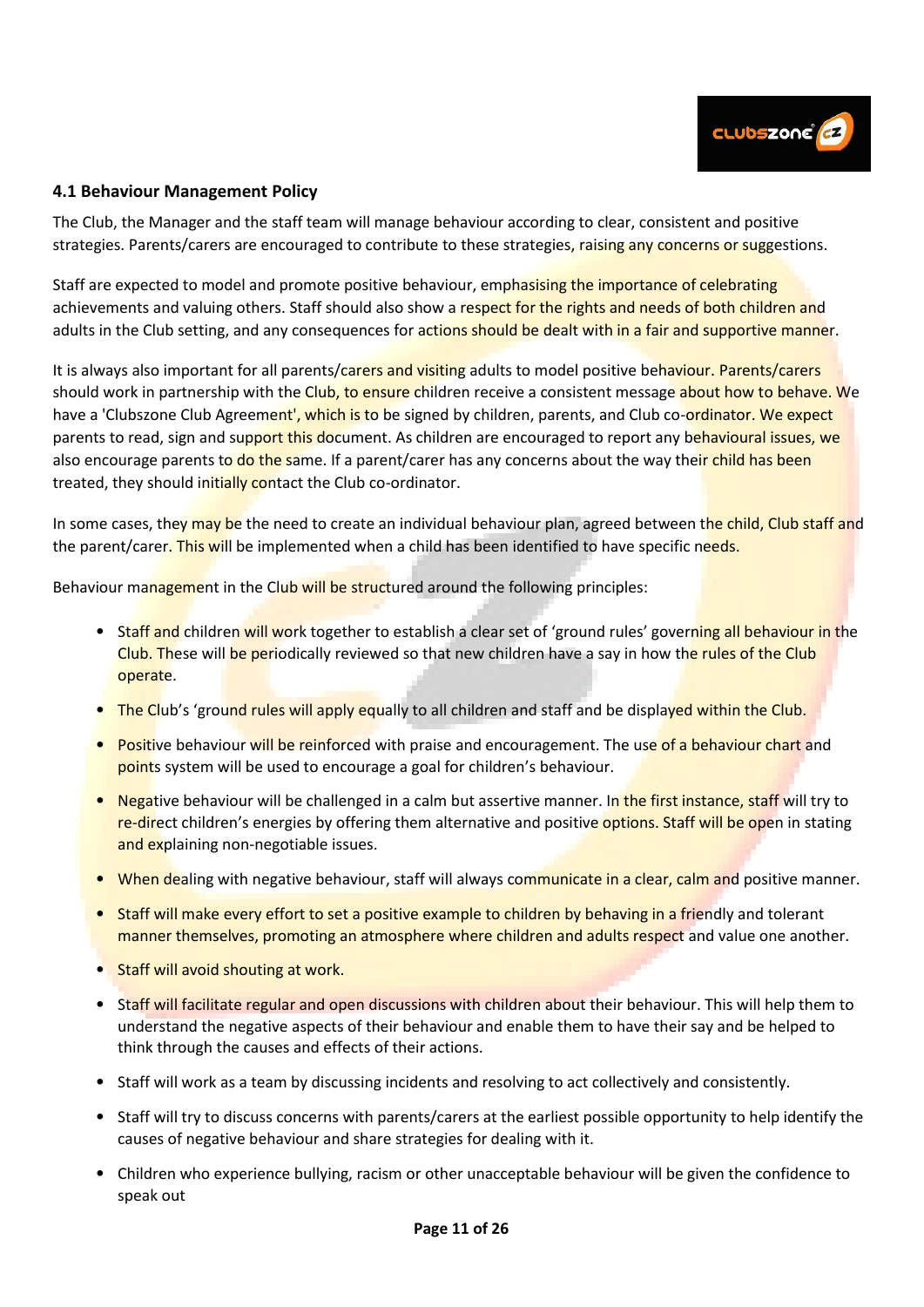

- Staff will encourage and facilitate mediation between children to try to resolve conflicts by discussion and negotiation.
- Activities will be varied, well planned and structured, so that children are not easily bored or distracted.

#### **4.2 Dealing with Negative Behaviour**

When confronted with negative behaviour, staff will be clear to distinguish between 'disengaged', 'disruptive' and 'unacceptable' behaviour.

*'Disengaged'* behaviour may indicate that a child is bored, unsettled or unhappy. With sensitive interventions, staff will often be able to re-engage a child in purposeful activity.

*'Disruptive'* behaviour describes a child whose behaviour prevents other children from enjoying themselves. Staff will collectively discuss incidents and agree on the best way to deal with them.

*'Unacceptable'* behaviour refers to non-negotiable actions and may include discriminatory remarks, violence, bullying or destruction of equipment. Staff will be clear that consequences will follow from such behaviour, including in the first instance, temporarily removing a child from the activity session.

When an incidence of negative behaviour occurs, the following procedure will be applied:

- Staff will listen to the child or children concerned and hear their reasons for their actions. Staff will then explain to the child or children what was negative about their behaviour and that such actions have consequences for both themselves and for other people. The following steps should always be taken: - • A verbal warning is given.
- Child's name is written down. Child is given time to 'reflect'.
- **'Time** out' for ten minutes in another supervised area.
- Time out' for the rest of the session in another supervised area. At this stage, parents/carers and Managing Director is informed.
- Staff will make every attempt to ensure that children understand what is being said to them. Children will always be given the opportunity to improve their behaviour and, unless it is judged inappropriate, be able to re-join the activity.

In the event of persistent and irresolvable unacceptable behaviour and/or a serious or dangerous incident:

- The child's parent/carer will be contacted immediately and asked to collect their child (even if the child normally signs themselves out).
- The child will be suspended from the Club with immediate effect.
- The Club Co-ordinator will arrange a meeting with the child concerned and their parents/carers to discuss the incident and decide if it possible for them to return to the Club. Details of the meeting will be recorded, and all parties asked to sign the record.
- When a suspension is over and before a child can return to the Club, there will be a discussion between staff, the child and their parent/carer, setting out the conditions of their return.

Details of all warnings, suspensions and exclusions will be recorded and kept on the Club's records.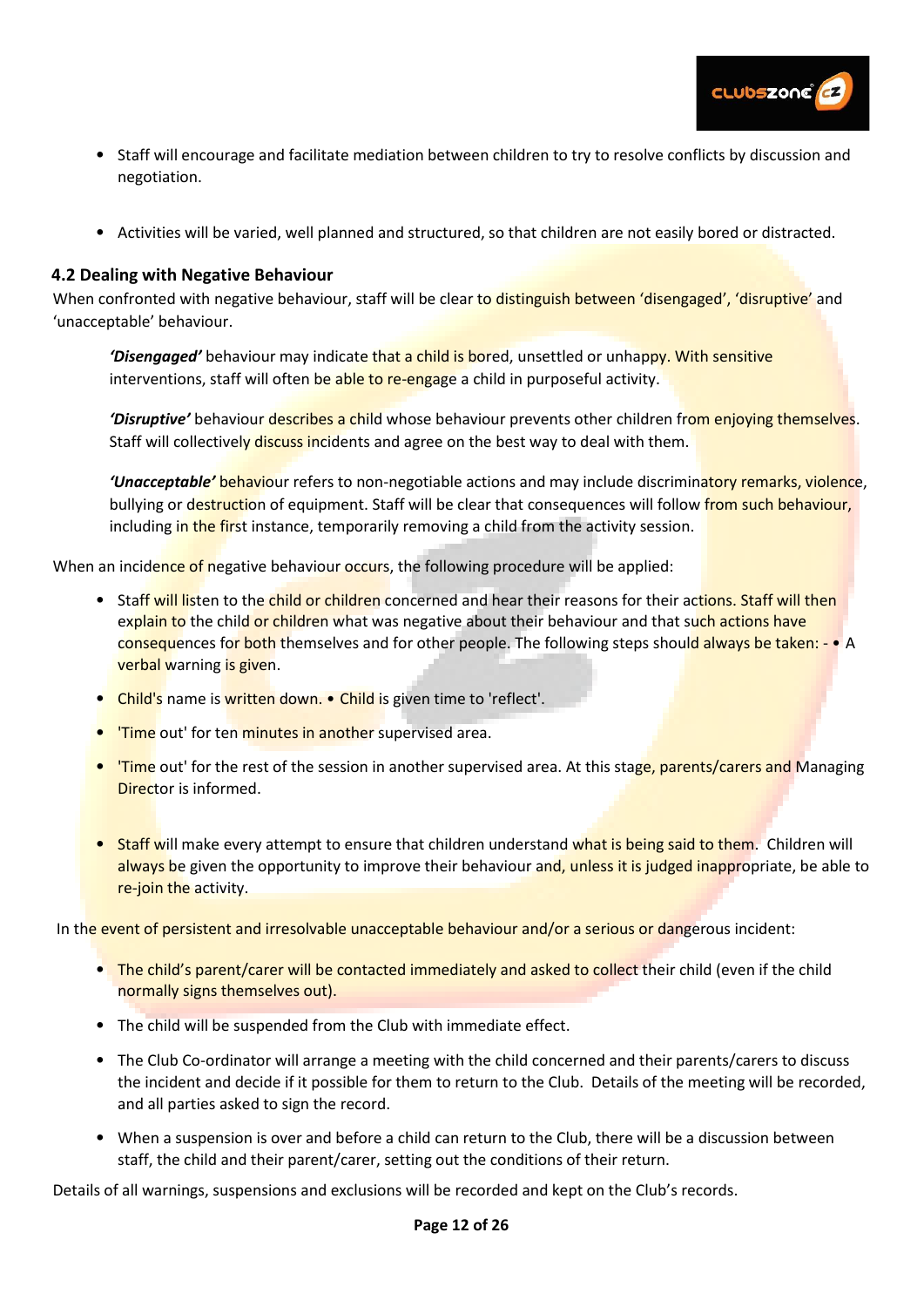

#### **4.3 The Use of Physical Interventions**

Staff will use physical interventions only as a last resort and only then if they have reasonable grounds for believing that immediate action is necessary to prevent a child from significantly injuring themselves or others or to prevent serious damage to property.

- Before reaching this stage, staff will have used all possible non-physical actions, such as dialogue and diversion, to deal with the behaviour. The child or children concerned will be warned verbally that physical intervention will be used if they do not stop.
- A dialogue will always be maintained with the child or children, so that the member of staff can explain what they are doing and why they are doing it. Staff will make every effort to avoid the use of physical interventions if they are alone with the child or children.
- Only the minimum force necessary to prevent injury or damage should be applied. For example, by diverting a child or children by leading them away by a hand or by an arm around their shoulders.
- Staff will use physical intervention as an act of care and control and never punishment. Physical interventions will not be used purely to force a child to do what they have been told and when there is no immediate risk to people or property.
- As soon as it is safe, the physical intervention should be gradually relaxed to allow the child or children to regain self-control.
- The force of the physical intervention will be always appropriate to the age, size and strength of the child or children involved.
- If staff are not confident about their ability to contain a situation or type of behaviour, consideration will be given to calling the Managing Director or, in extreme cases, the police.
- Where a member of staff has had to intervene physically to restrain a child, the Managing Director will be notified, and the incident recorded. The incident will be discussed with the parent/carer at the earliest possible opportunity.

If a staff member commits any act of violence or abuse towards a child at the Club, serious disciplinary action will be implemented, according to the provisions of the Staff Disciplinary Procedures.

#### **4.4 Anti Bulling Policy**

Bullying is behaviour by an individual or group, repeatedly over time that intentionally hurts another individual or group either physically or emotionally. The purpose of the anti-bulling policy is to ensure the children can grow and develop in a fun, supportive, caring and safe environment without fear of being bullied.

#### *Definition*

Bulling can take many forms, it can be:

Verbal bullying is saying or writing mean things. Verbal bullying includes:

- Teasing
- Name-calling
- Inappropriate sexual comments
- **Taunting**
- Threatening to cause harm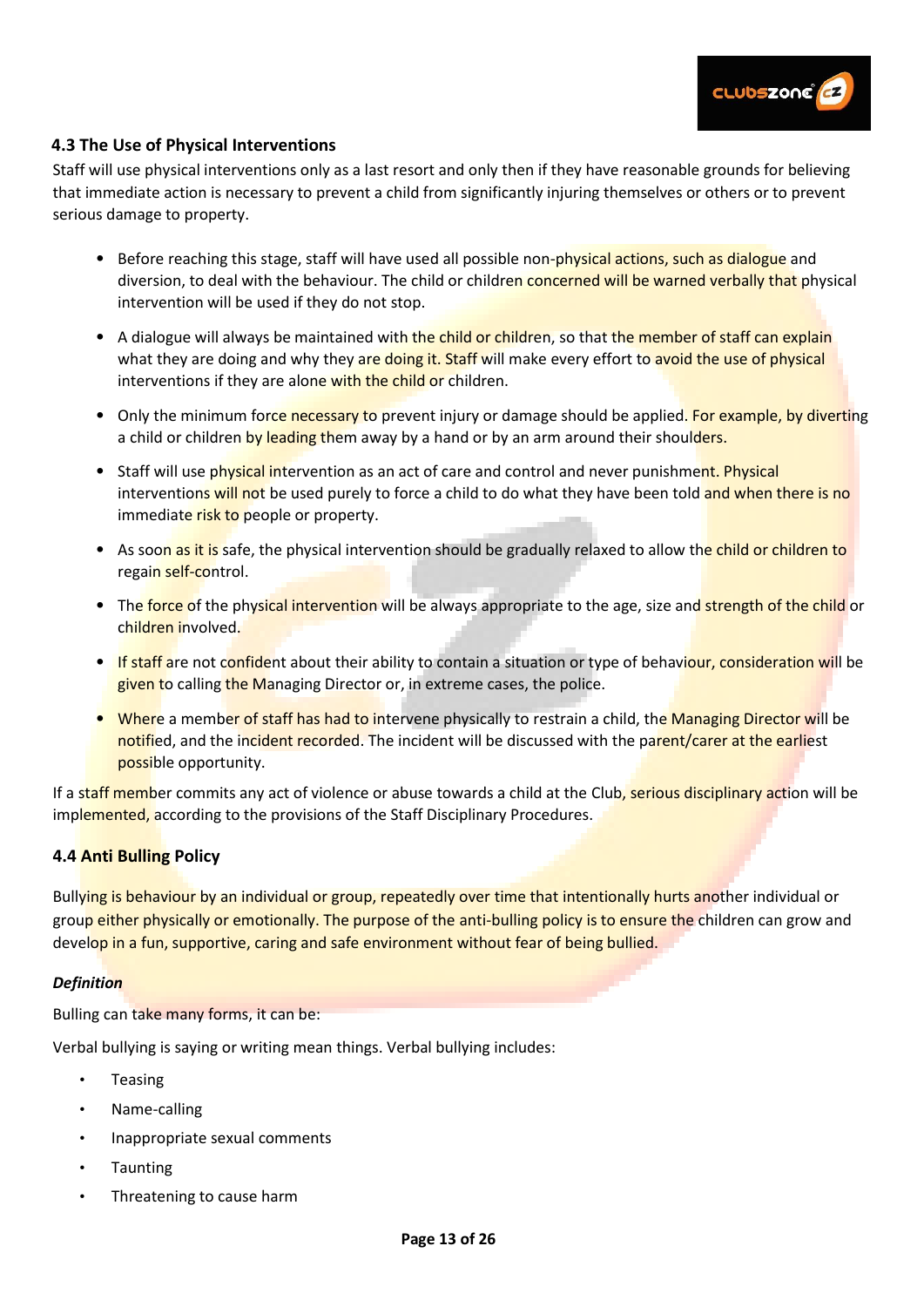

Social bullying, sometimes referred to as relational bullying, involves hurting someone's reputation or relationships. Social bullying includes:

- Leaving someone out on purpose
- Telling other children not to be friends with someone
- Spreading rumours about someone
- Embarrassing someone in public

Physical bullying involves hurting a person's body or possessions. Physical bullying includes:

- Hitting/kicking/pinching
- **Spitting**
- Tripping/pushing
- Taking or breaking someone's things
- Making mean or rude hand gestures

#### **Directors/Managers (Responsibilities)**

Are responsible for ensuring that:

- They have in place an Anti-Bullying Policy that is regularly reviewed, and that they can show it has been developed through consultation and a review of practice.
- All staff are following the guidelines of the anti-bullying policy and are adequately supported.
- Inappropriate behaviour of staff or visitors is dealt with.
- Incidents and the actions taken are monitored ensuring the purpose of the policy is working effectively.
- All staff receive regular anti-bullying training and that clubs keep a record of this training.
- Parents / carers are provided with information so that they understand what constitutes bullying and what does not; are able to recognise the signs that their child might be being bullied or is bullying and know how to report their concerns to the club.

#### **Play workers**

Are responsible for ensuring that:

- Positive behaviour is promoted.
- Pupils participate in the development, reviewing and evaluating of the anti-bullying policy, procedures and practice.
- Children know how to report concerns and that they are confident in the response.
- Children understand the rules about the behaviours that will not be tolerated.
- They provide support and protection for children who are bullied or harassed.
- Record, report and evaluate all incidents, ensuring a senior member of staff is notified.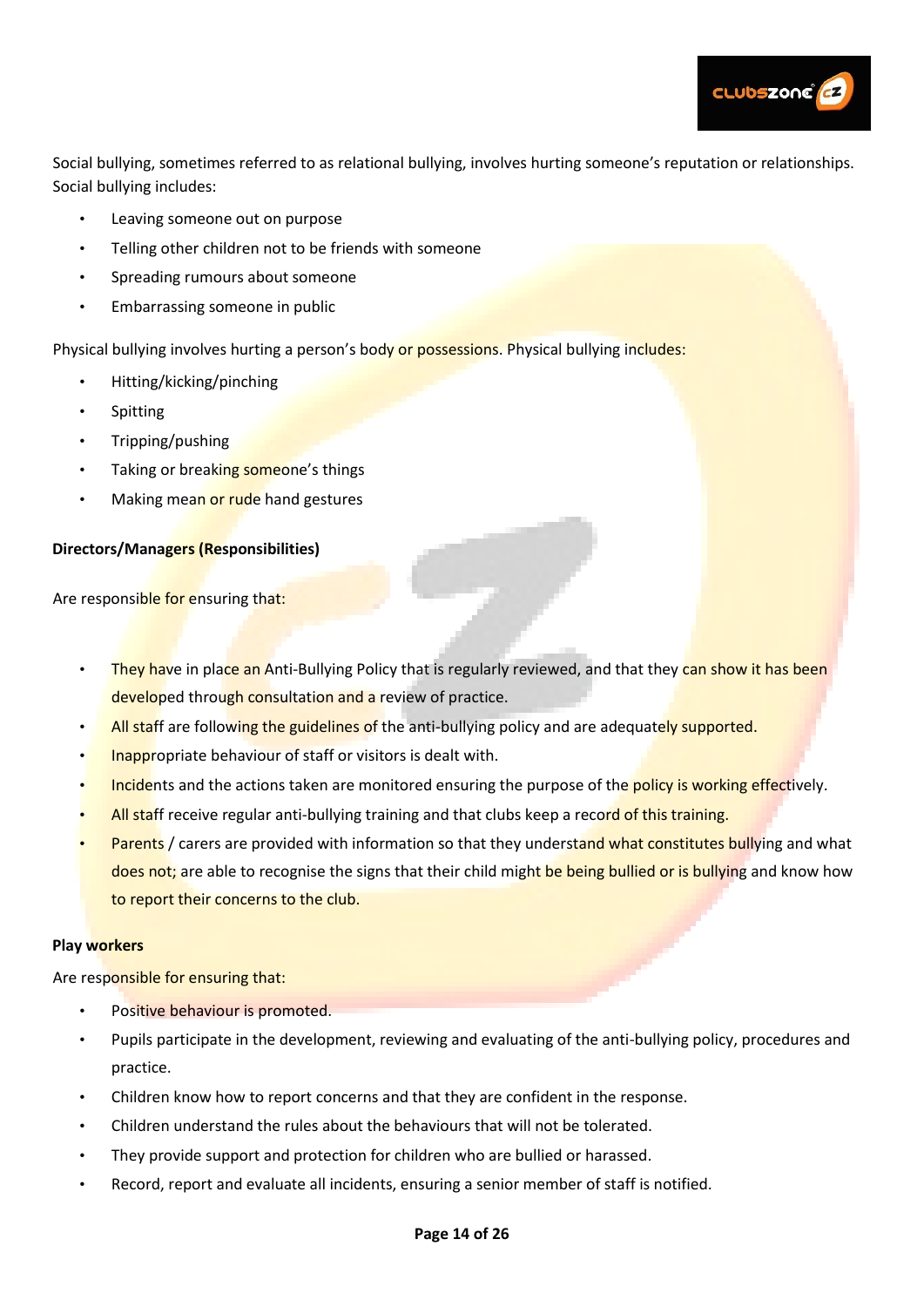

#### **Children**

Are responsible for ensuring that:

- They report any behaviour they feel is bullying to an adult.
- They show respect and tolerance towards all peers and children.
- They understand that there are consequences for breaking rules.

#### **Parent and Carers**

Are responsible for ensuring that:

- They support and work in partnership with the club ensuring their child understand that bullying is not tolerated and the consequences of bullying.
- They work in partnership with the club ensuring their child understands how to report and incident of bullying.
- They always model positive behaviour when on school/club property.

#### **Recording Suspicions of Bullying**

In all cases, staff make a record of:

- the child's name;
- the child's address;
- the age of the child;
- the date and time of the observation or the disclosure;
- an objective record of the observation or disclosure;
- the exact words spoken by the child as far as possible;
- the name of the person to whom the concern was reported, with date and time; and
- The names of any other person present at the time.

These records are signed and dated and given to the club coordinator and a copy kept in the child's personal file.

The following steps will be taken when dealing with incidents:

- The coordinator will interview all staff members involved.
- Children involved, key workers, class teachers and parents will be kept informed.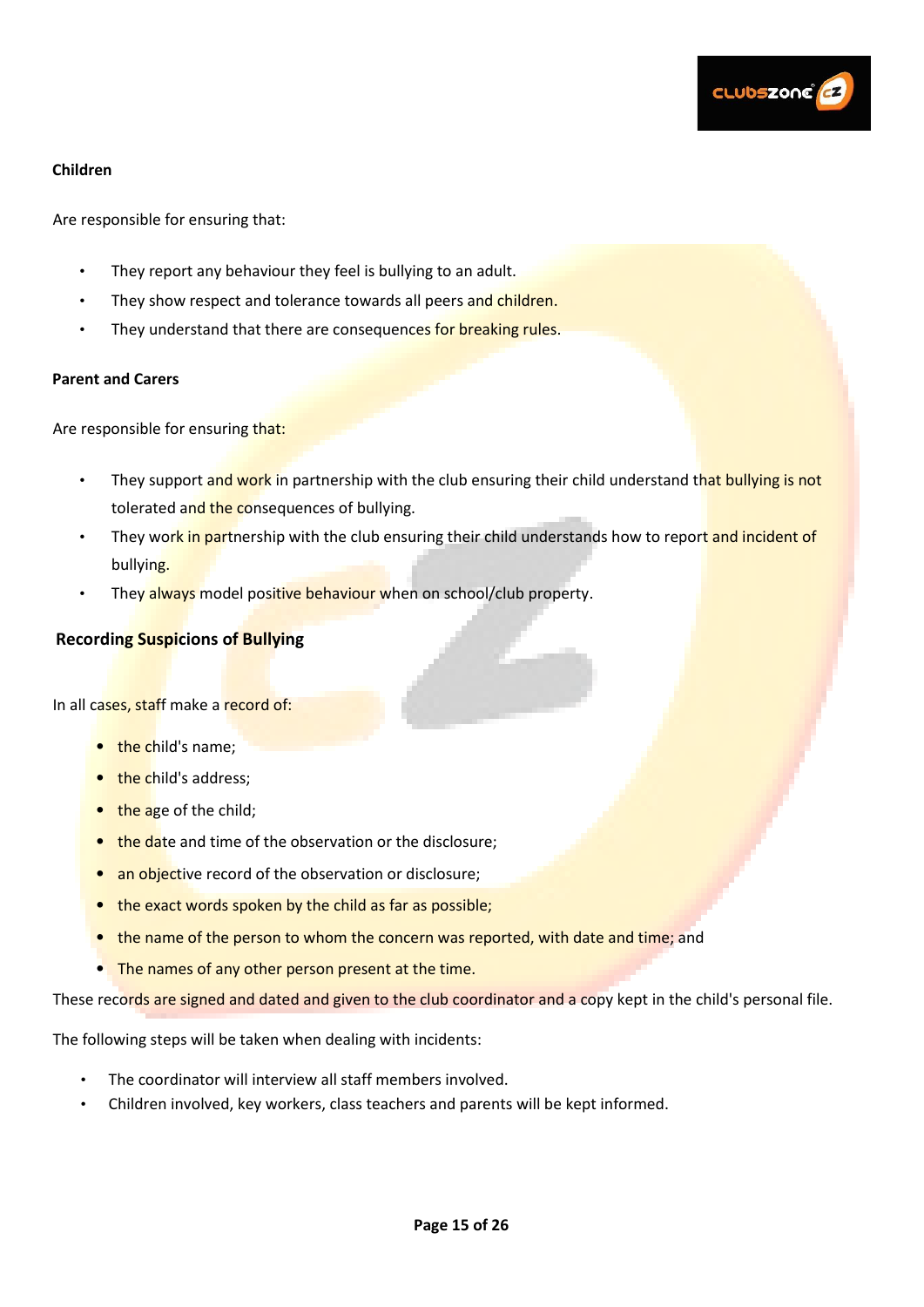

#### **Dealing with Bullying**

Clubszone Kids Clubs will foster an anti-bullying culture in the following ways:

- Encouraging caring and nurturing behaviour
- Discussing friendships and encouraging paired, group and team play
- Encouraging children to report bullying without fear
- Discussing the issues surrounding bullying with the children, including why bullying behaviour will not be tolerated in cooperative group work.
- Exploring the consequences of bullying behaviour with the children.
- Clear, consistent club rules displayed around the club.

## **5.0 Special Educational Needs**

**The EYFS General Welfare Requirements state:** 

**'All providers must have and implement an effective policy about ensuring equality of opportunities and for supporting children with learning difficulties and disabilities.'**

**Clubszone Clubs are committed to include all children in our provision and to work with parents, the adjoining**  School and other professionals to ensure all children reach their full potential in a positive and caring environment.

This policy is inclusive of all adults within the setting, including staff, parents, students and visitors.

#### **5.1 Admissions**

There is no presumption one way or the other two children with SEN. As a quality provider we treat all children as individuals. Clubszone Kids Club has regard to the Disability Discrimination Act 1995 which states that reasonable steps will be taken, or reasonable adjustments made in order to ensure the setting is accessible to children with SEN. The registration process requires parents to provide full details of known special educational needs together with any dietary requirements, to ensure adequate staffing/activities/snacks are available.

#### **5.2 Staff**

The Setting will have a named SENCO who will liaise with individuals, parents and authorities, we will ensure that staff are relevantly trained to implement our special Educational Needs Policy, which includes SENCO training and other relevant course i.e. communication courses. Furthermore, every effort will be made by the appointed SENCO to ensure that the setting is accessible to all children and users. Where possible we will include children with SEN into our existing provision with their peers utilising the same staff ratios as laid down in The Children Act (2004). However, where necessary we can provide more individual care and education, and if this cannot be facilitated internally then outside agencies will be approached for assistance. However, parents and carers will be consulted and involved in any decision making.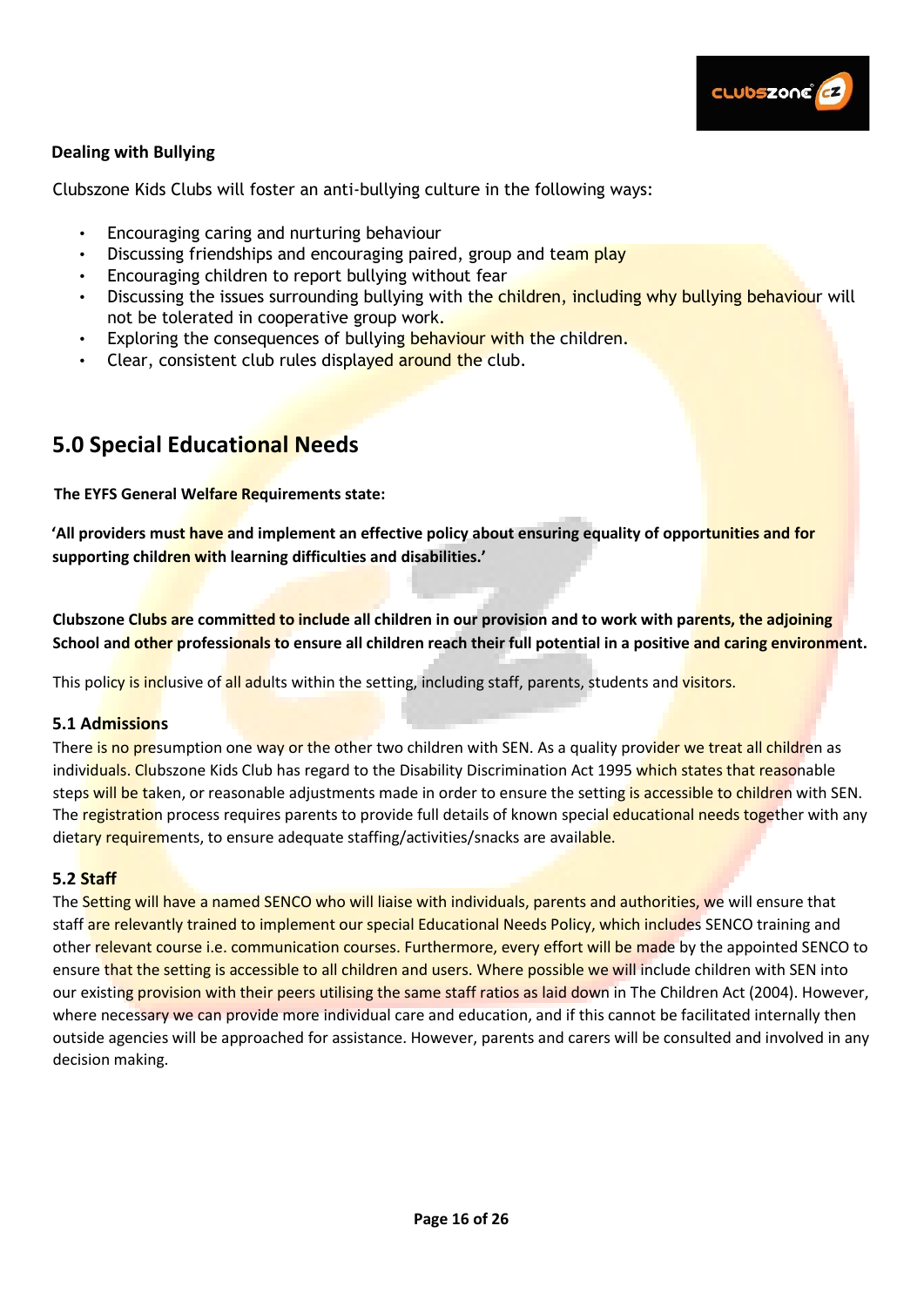

#### **5.3 Working with Others**

Partnership with parents is a necessity when considering concerns and dealings with children with SEN. Furthermore, liaising with the school in which the Clubszone Kids Club is attached to will be most important for the process of full inclusion of children with SEN. With regard to identification and assessment of children with SEN, we will comply with The Code of Practice (2001) by using the graduated response system for identifying, assessing and responding to children's special educational needs by observing, recording, talking with parents, school SEN professionals and others as appropriate. This includes 'Individual Education Plans' which are reviewed and updated regularly.

At any stage should a parent or carer have a complaint regarding our SEN provision they may follow our standard Complaints Procedure in the usual way (see 10.0).

#### **5.4 Review of Policy**

This policy is reviewed every six months at planned meetings attended by all staff. It will also be reviewed in response to changes in legislation and changes with the company.

## **6.0 Administering of Medication Policy**

**Medication will never be given out by any of the Clubszone workers. Unless we have prior written request from parent/ carer of the child.** 

**6.1** 

- At no stage is medication given without a parent/ carer written permission. They must have signed and given all information needed on Clubszone 'Medication Consent Form'.
- One member of staff will be given the role to administer any medication throughout the day. If staff member leaves the site for any reason it is the Site Supervisors role to make sure someone fills this position.
- All medication must be kept out of the reach of children and in a room where only Clubszone workers have access to during the day.
- Medication must be in date and have name of child written on the pack so easily identified.

## **7.0 Fire/ Emergency Evacuation Procedures**

**All staff are to read below what our policy is around fire and emergency evacuation procedures.** 

#### **7.1 Policy**

- Each member of staff knows and understands the exits locations on site, the fire assembly point and where all fire safety equipment is stored. Staff pay attention to the various type of fire extinguisher and the way in which each one works.
- Children are made aware of fire exits, the fire assembly point and the route in which will be taken to arrive there. Staff will run through this with children and do fire drills to incorporate in with good practice.
- Fire doors are easily accessible and clearly marked. Staff, children and parents will be able to identify easily. Furthermore, each fire exit is left unblocked and allows for an easy exit.
- Any fire drill, or fire incident that happens at the club will be reported to area manager and noted for future reference. This allows Clubszone to improve standards and maintain current high standards at all our clubs.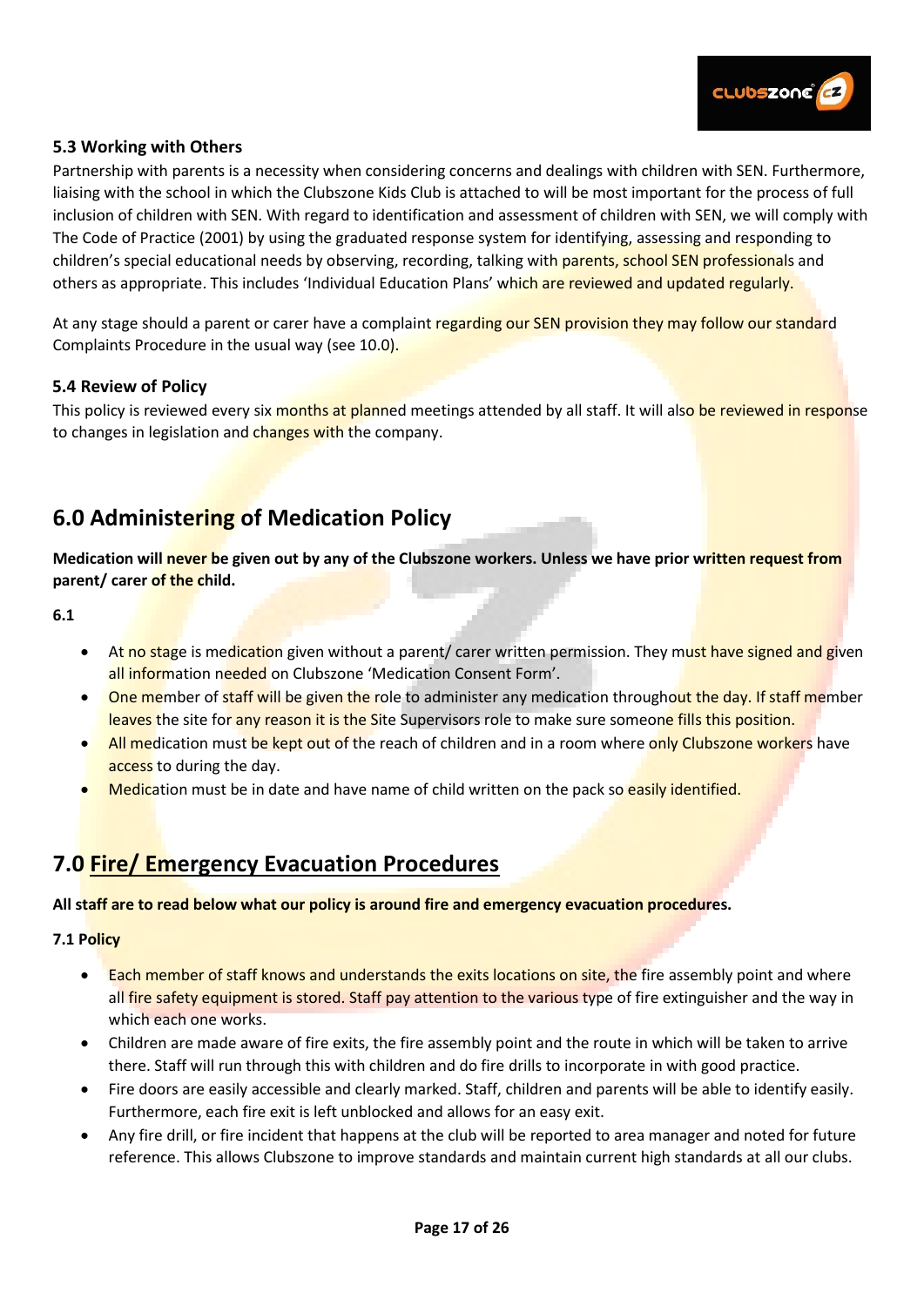

#### **7.2 Prevention**

**Each club will work as hard as possible to prevent any fire or emergency evacuation as possible. The staff on site will be responsible for:** 

- Ensure all power sockets are only used to their ability and not overworked.
- Ensuring no smoking happens on site by any staff member, parent or child.
- When using electrical equipment staff will carry checks on all wiring and sockets to make sure they are safe.
- If any materials on site are flammable, then they will be kept in a locked away cupboard or in a room out of use from anyone other than Clubszone workers.
- The Staff member in charge on site will go over the above with any new staff or any staff member that needs refreshing on any of the above bullet points (2.2).

#### **7.3 In the event of a fire**

#### **In the event of a fire all Clubszone staff members will follow the below:**

- As soon as a fire is found then the Clubszone member of staff raises the alarm immediately and the fire services are alerted straight away.
- All children will be escorted out of the nearest fire exit and walked to the fire assembly point. All personal and other items are left in the building with no attempt to take them by anyone. The Site Supervisor will be the last person to leave the premise shutting all fire doors on the way out.
- Clubszone staff will then take the register to make sure all children and staff are safely out of the building.
- When the register has been taken and for any reason someone is not accounted for a Clubszone worker will make the emergency services aware immediately. At no point does anyone re-enter the building until safe to do so.

## **8.0 Uncollected or Lost Child Policy**

**Our Club has the highest regard for the safety of the children in our care – from the moment they arrive to the moment that they leave. We inform parents/carers of our procedures so that, if they are unavoidably delayed, they will be re-assured that their children will be properly cared for.** 

#### **8.1 Registration Details**

Parents of children starting at the Club are asked to provide specific information, which is recorded on our Registration Form, including:

- home address and telephone number if the parents do not have a telephone, an alternative number must be given;
- place of work, address and telephone number (if applicable);
- mobile telephone number (if applicable);
- names, addresses, telephone numbers of adults who are authorised by the parents to collect their child from the setting, for example a childminder or grandparent; each child must have at least two authorised collectors detailed in the collection of children agreement. Information about any person who does not have legal access to the child; and who has parental responsibility for the child.

#### **Page 18 of 26**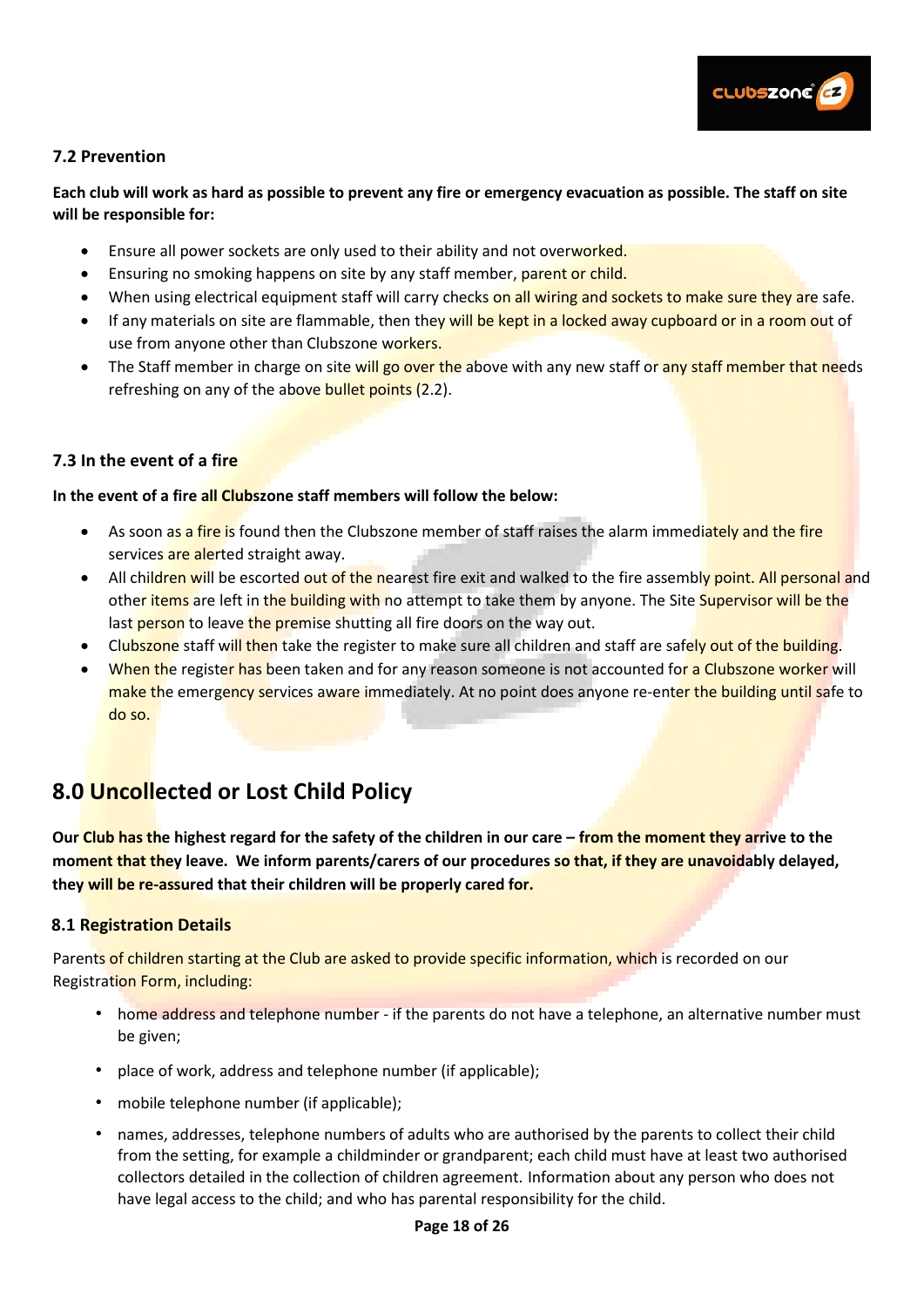

#### **8.2 Departure from the Club**

- If a child is to be collected by someone other than the parent/carer, this must be indicated to a member of staff and recorded at the start of the session. The adult nominated must be one of those named on the Registration form. Only adults – aged 16 years and over – and with suitable identification, will be authorised to collect children.
- No adult other than those named on the 'Registration Form' will be allowed to leave the Club with a child. If someone else should arrive without prior knowledge, the Club will telephone the parent/carer immediately to seek permission.
- Upon departure, the register will be marked (signature from parent/carer) to show that the child has left the premises. The time of departure will also be recorded.

#### **8.3 Children leaving the Club alone**

Permission and arrangements for children leaving the Club alone at the end of the session will be a matter for discussion between the Club Co-ordinator and parents/carers, based on an understanding of a child's age, maturity and previous experience.

- Parents/carers are required to complete a 'Permission to Leave the Club Alone' form to provide written consent for their children to make their own way home at the end of the session. This form must be submitted to the Club before such arrangements are able to commence.
- No Child under the age of 8 will be allowed to leave the Club unaccompanied.

#### **8.4 Uncollected Child**

Parents are informed that if they are not able to collect the child as planned, they must inform us so that we can begin to take back-up procedures. We provide parents with our contact telephone number. If, however, a child is not collected at the end of the session, we undertake the following procedures:

- If the child's collection time is during the day and the child is not collected at the agreed time, then a charge will be made at the hourly rate plus an inconvenience charge.
- If the child's collection time is at the end of the day and at the agreed time the child is not collected, a charge of £5 per child per 10 minute interval will be made.
- A record will be kept of children who are not collected on time. If this becomes a regular occurrence, staff will work with parents/carers to see if there is resolution to the problem. However, if the problem persists a letter will be sent informing the parents/carers that the child's place at the Club is in jeopardy.

If a child remains uncollected beyond 30 minutes at the end of their session and the parents/carers of child remain un-contactable:

• Further attempts will be made to contact the parents or nominated carers. If all attempts fail and the child remains uncollected the Managing Director will be informed and after one hour Social Services will be contacted: Telephone Number 01926 410410 or 01926 886922.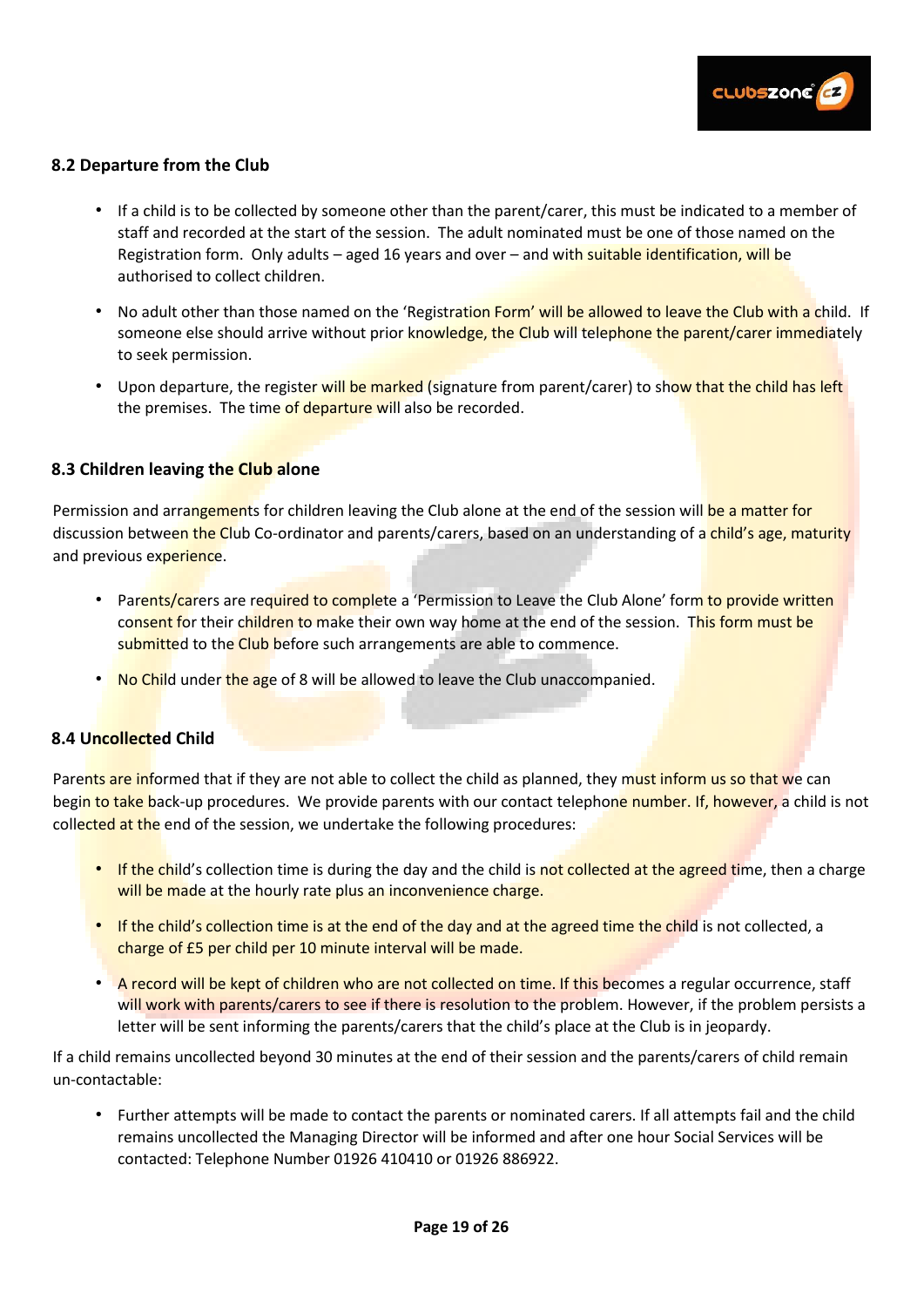

- The child will remain at the setting in the care of two members of staff until the child is safely collected either by the parents/carers or by a social worker.
- A full written report of the incident is recorded in the child's file.
- Depending on circumstances, we reserve the right to charge parents for the additional hours worked by our staff.
- Ofsted will be informed of an uncollected child incident where Social Services have been involved, as this is deemed as a significant event: 0300 1231231

#### **8.5 Lost Child**

If a child cannot be found whilst in the care of the Club, or on a trip, the following procedures will be employed:

- A senior member of staff will be alerted, who will investigate the situation.
- Staff may need to be regrouped to allow some staff to commence a search.
- After fifteen minutes the police and parents/careers will be informed.
- When the situation has been resolved the Managing Director will investigate the incident and write a report. Actions will then be implemented to ensure that such a situation does not arise again.
- Ofsted will be informed of a lost child incident, as this is deemed as a significant event: 0300 1231231

## **9.0 Staff Disciplinary Procedures**

**Our Club will maintain a well-motivated, highly skilled and professional staff team. However, occasionally action will need to be taken to encourage improvement in individual behaviour and performance.** 

The Club will provide a fair and consistent method of dealing with disciplinary incidents. Our aim is always to support and encourage staff, while promoting good employment relations.

If a member of staff is subject to disciplinary action, fair and consistent procedures will be employed:

- The incident will be fully investigated, and the facts established.
- Investigations will be non-discriminatory and apply equally to all staff irrespective of sex, marital status, sexual preference, race or disability.
- At every stage, the member of staff concerned will be advised of the nature of the complaint and explained any penalty imposed.
- Staff will be given the opportunity to state their case, and be accompanied by a friend, colleague or Trade Union representative of their choice, during any part of the disciplinary process.
- Staff will not be dismissed for a first breach of discipline except in the case of gross misconduct (see below).
- Staff have a right to appeal against any disciplinary action taken against them.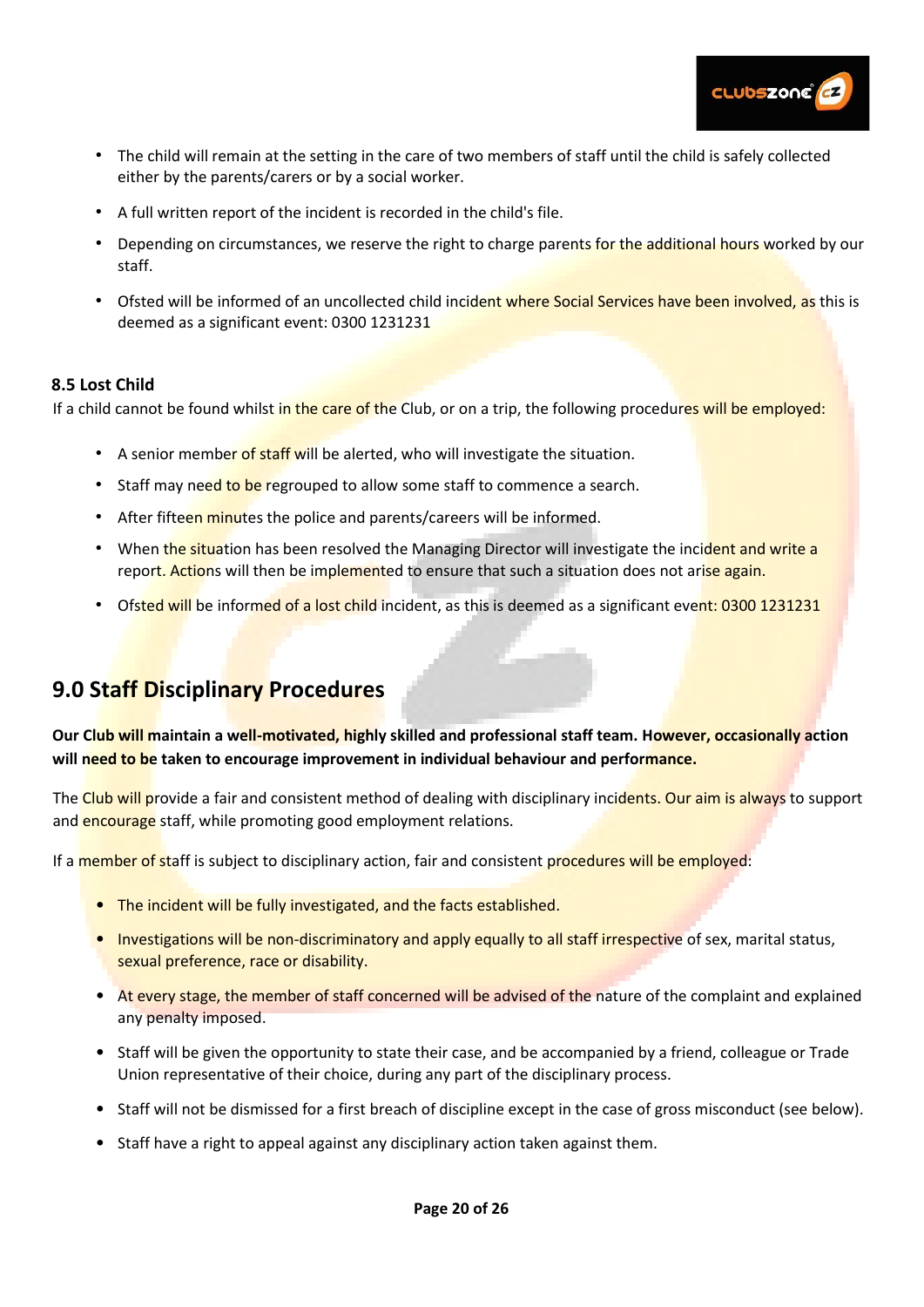

Investigations will be conducted by either the Manager or the Registered Person.

The Staff Disciplinary Procedure operates as follows:

#### **Informal Discussion**

Before taking formal disciplinary action, the Manager will make every effort to resolve the matter by informal discussions with parties concerned. Only where this fails to bring about satisfactory improvement or outcomes will disciplinary procedures be formally implemented.

#### **Formal Verbal Warning**

Once a formal warning has been given by the Manager, the member of staff in question will be notified of this and explained the warning. They will further be informed of their right of appeal. A brief note of the warning will be kept on the Club's records. This will be disregarded after six months, subject to satisfactory conduct and/or performance.

#### **Written Warning**

If, following a formal verbal warning, there is insufficient improvement in standards, or if a further incident occurs, a written warning will be issued. This will state the reason for the warning and that, if there is no satisfactory resolution after a further month, a final written warning will be given. A copy of this first written warning will be kept in the Club's records, but will be disregarded after 12 months, subject to satisfactory conduct and/or performance.

#### **Final Written Warning**

If the member of staff's conduct or performance remains consistently unsatisfactory, or if the misconduct is sufficiently serious, a final written warning will be given making it clear that any further breach of the standards, or other serious misconduct, may result in the employee's dismissal. A copy of the warning will be kept in the Club's records, but will be disregarded after 24 months, subject to satisfactory conduct and/or performance. The warning will state clearly that dismissal will result from a failure to comply.

In certain exceptional circumstances, a member of staff may receive a Final Written Warning that will remain on the Club's records indefinitely. This course of action will follow when a member of staff has only avoided dismissal due to extenuating or mitigating circumstances.

#### **Gross Misconduct**

If, after investigation, it is deemed that a member of staff has committed an act of the following nature, dismissal will be the normal outcome:

- Child abuse (for further details refer to the Child Protection policy).
- Serious infringement of health and safety rules (for further details refer to the Health and Safety policy).
- Assaulting another person
- Persistent bullying, sexual or racial harassment.
- Being unfit for work through alcohol or illegal drug use.
- Gross negligence that either causes or might cause injury, loss or damage to persons or property.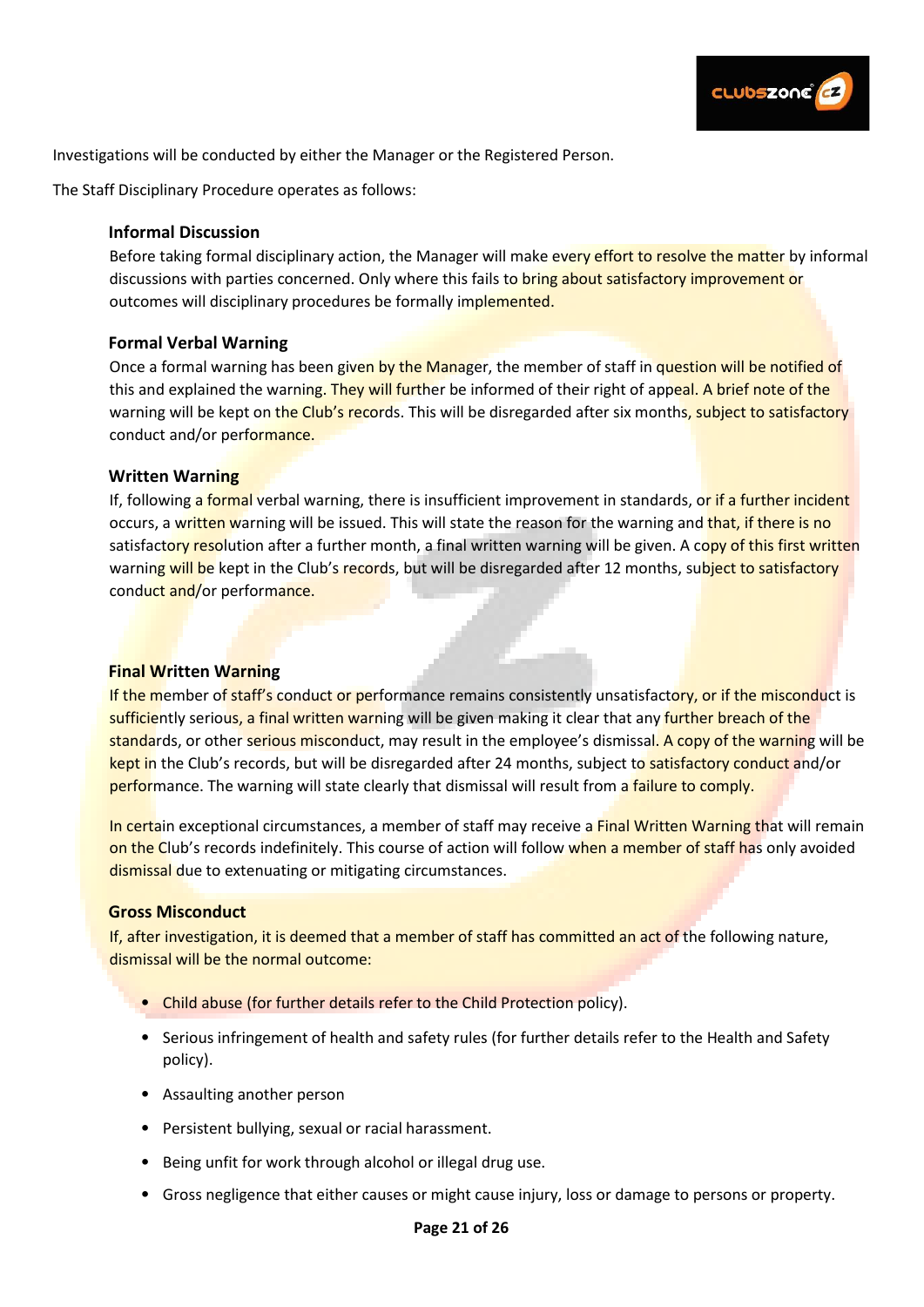

- Theft, fraud or deliberate falsification of the Club's documents.
- Deliberate damage to Club property.
- Being an unfit person under the terms of the Care Standards Act 2000 or the Children's Act 1989.

While the alleged incident of gross misconduct is being investigated, the individual concerned is likely to be suspended, during which time normal pay levels will prevail. Such suspension is not to be regarded as a form of disciplinary action and will be for as short a period as possible. Any decision to dismiss will be taken only after a full investigation.

If the staff member has been found to have committed an act of gross misconduct, they will be dismissed without notice.

#### **9.1 Allegations against Staff**

All staff are advised to minimise time spent alone with children and be aware of the potential risks in doing so (for further details refer to the Child Protection policy).

If an allegation of abuse has been made against a member of staff, the Manager will follow the **procedures of the** Child Protection policy

If an allegation of abuse is made against the Manager, then another designated member of staff will report the matter directly to the Registered Person, local Social Services department and Ofsted.

#### **9.2 Appeals**

Staff wishing to appeal against a disciplinary decision, must do so in writing and within 15 working days of the decision being communicated. Appeals will be dealt with as quickly as possible and within at least a further 15 days. If possible, the Registered Person, or a senior member of staff who was not involved in the original disciplinary action will hear the appeal and impartially adjudicate the case.

At all stages of the procedure, the right to appeal will be confirmed as part of the warning, suspension or dismissal letter.

#### **10.0 Complaints Procedure**

**Our Club is committed to providing a safe, stimulating, consistent and accessible service to children and their parents/carers. We always aim to provide high quality services for everyone but accept that sometimes things do not always go to plan. In such circumstances, we want to know so that we can put them right and learn from our mistakes.** 

This policy constitutes the Club's formal Complaints Procedure. It will always be displayed on the premises.

Under normal circumstances, the Manager will be responsible for managing complaints. If a complaint is made against the Manager.

Making a complaint: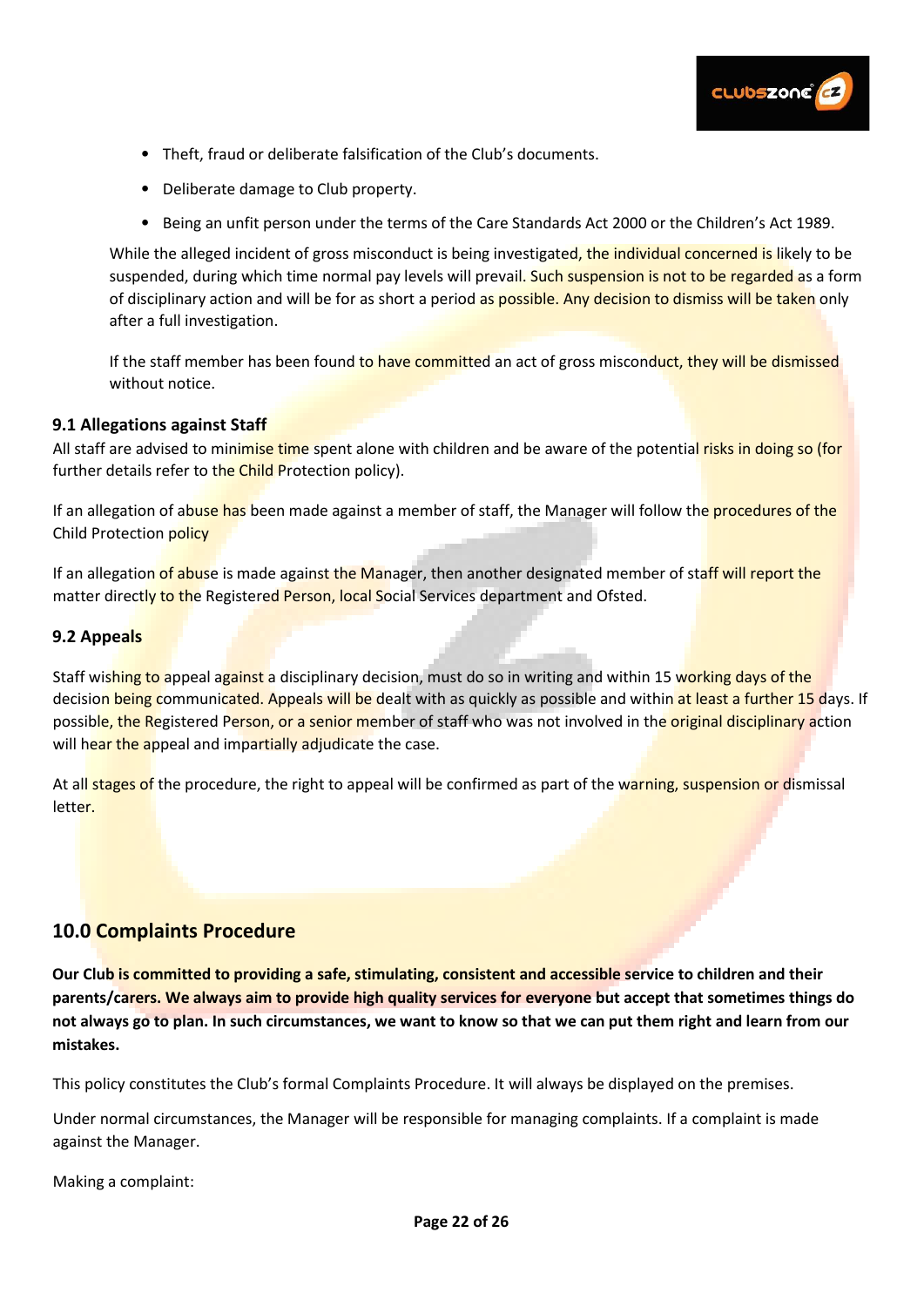

#### *10.1 Stage One*

- Any parent/carer who has a concern about an aspect of the settings provision talks over, first, their worries and anxieties with the child's Play-worker or the Club Co-ordinator.
- Most complaints should be resolved amicably and informally at this stage.

If this does not have a satisfactory outcome, or if the problem recurs:

#### *10.2 Stage Two*

- Concerns or complaints should now be put in writing to the Club Co-ordinator and Managing Director.
- The Club Co-ordinator or Managing Director will respond in writing within 14 Days.

Full details of complaints are kept in the complaints file along with the details of any actions and outcomes.

#### *10.3 Stage Three*

- If the parent/carer is not happy with the investigation and subsequent actions outlined at stage two, they may request a meeting with the Club Co-ordinator and Managing Director. The parent/carer should have a friend or partner present if required.
- An agreed written record of the discussion is made as well as any decision or action to take as a result. All the parties present at the meeting sign the record and receive a copy of it.
- This signed record signifies that the procedure has concluded. Full details of the complaint and any actions and outcomes will be recorded in the complaints file.

#### **11.0 Refunds and Cancellations**

Clubszone aims to be as flexible as possible in working with parents and schools to accommodate their needs. When operating a holiday club or after school club we are committed to paying our expenses such as rental charges and staff wages once we decide to go ahead with the club.

Once our customers have paid and booked for a place for their children Clubszone are then committed to organising staff ratios and equipment for the club.

Clubszone understands that circumstances can change, and we try to be as helpful as much as we can, and you have the following options if you needed to change a booking;

#### **11.1 Holiday Club Cancellation and Amendments**

- If you have booked online you will be able to AMEND your booking 7 days before the holiday club week commences. For example, if the club operates from Monday 13<sup>th</sup> to Friday 17<sup>th</sup> July you will be able to cancel and make amendments to your booking up until midnight on Monday 6<sup>th</sup> July.

- If you have booked over the phone or email then you will have to get in touch by email 7 days before the club starts as stated above.

- Cancellations are non-refundable however if the booking is cancelled 7 days before the clubs starts as stated above, the payment can be returned to your online wallet or as a credit note for future clubs.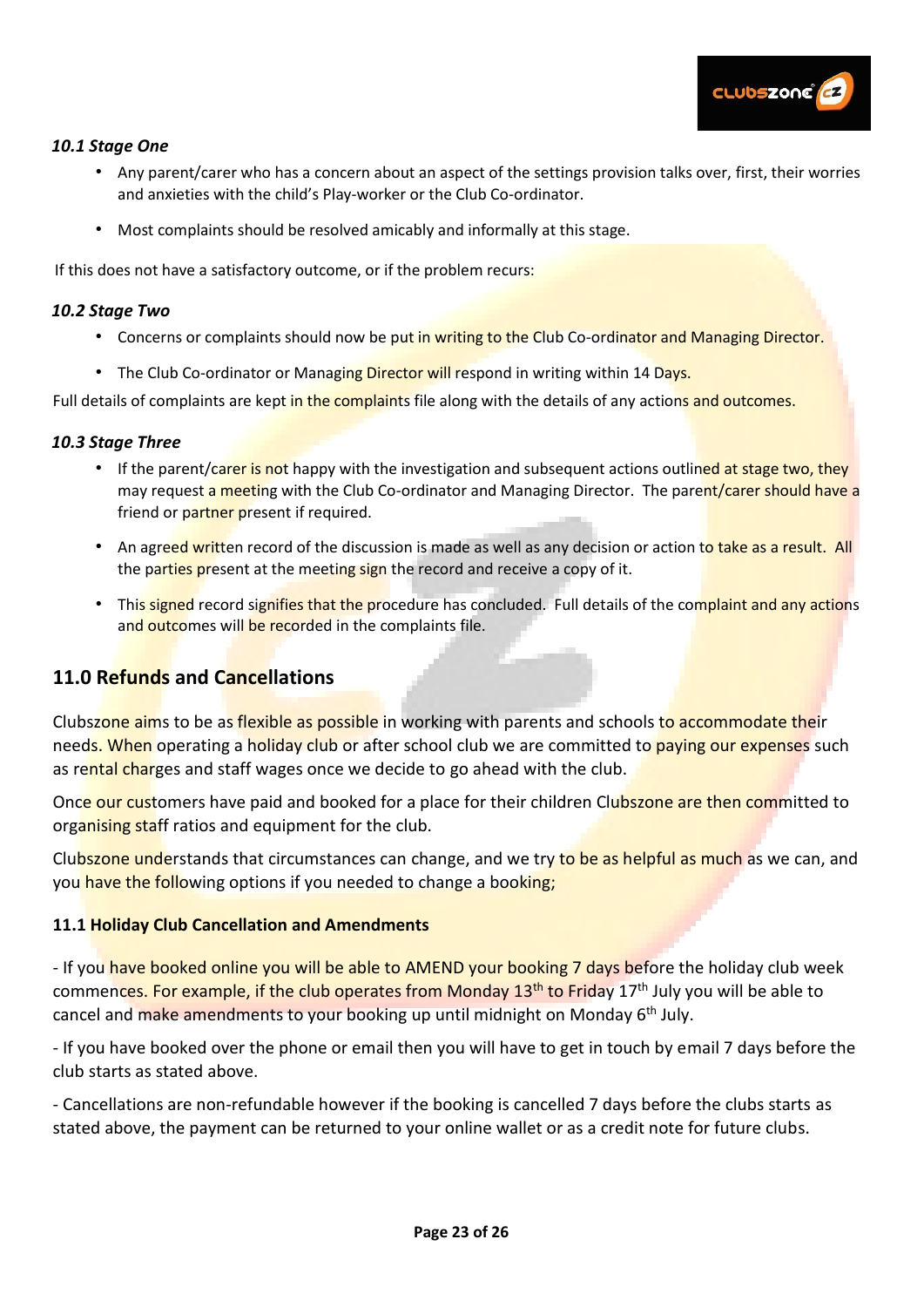

#### **11.2 SUBSCRIPTIONS AND WALLET DEPOSITS – NON-REFUNDABLE**

- All deposits made into your Clubszone wallet or via the subscription option are both NON-REFUNDABLE. As these options create extra funds and are not initially used to make a booking, Clubszone will still identify these as a transaction to make a booking for a club.

- We recommend you take advantage of these great features for your benefit, creating extra funds to allow for more days at camp. Just be aware these deposits are non-refundable.

- This helps protect our camps and business so we can make more concrete plans to purchase equipment and forecast staff members and rental charges.

#### **11.3 REMAINING WALLET BALANCES**

- If you no longer need our services but have funds in your Clubszone wallet, you will not be able to receive a payment refund. However, you could allow other people to book through your account and you could recover your money using this method through them

- If Clubszone were no longer operate a camp in your location within 12 months of your last transaction, we can discuss a solution to resolve any remaining funds that could be lost. Your account would need to prove your previous camp booking locations.

#### **11.4 CLUBSZONE FORCED TO CANCEL CAMPS**

**-** In the result of Clubszone having to cancel any camp dates due to unforeseen circumstances, we will offer a payment refund, or a credit note with a gesture of goodwill.

#### **12.0 Liaising with the school**

**Clubszone is committed to providing a consistent and valuable, fun and educational service to children and their parents/carers. We strongly agree that 'a welcoming atmosphere with approachable staff helps to create effective communication' (DfES, 2007). As, Clubszone Activity Clubs are located onsite and within all the schools we operate in therefore; we will ensure communication is key when involving the needs of children that are placed within our care.** 

The EYFS framework document makes it clear that multi-agency working is a key part of the framework that is designed to deliver improved outcomes for all children in their learning and development (DfES, 2007).

Discussions about strategies for moving forward should be open, transparent and inclusive (DfES, 2007). The school and Clubszone have a shared agreement that communication needs to be made at various intervals. End of term meetings between the head teacher, directors of Clubszone Activity Clubs and the Clubszone Activity Leaders will be held to discuss progress, problems and future objectives. Considering this, the Early Years Foundation Stage Framework suggests that meaningful change comes through the development of self-awareness and the development of trusting relationships between colleagues, both within settings and between organisations and the communities they serve (DfES, 2007). We also aim to include the parents and children within evaluating the service that Clubszone Activity Clubs provides.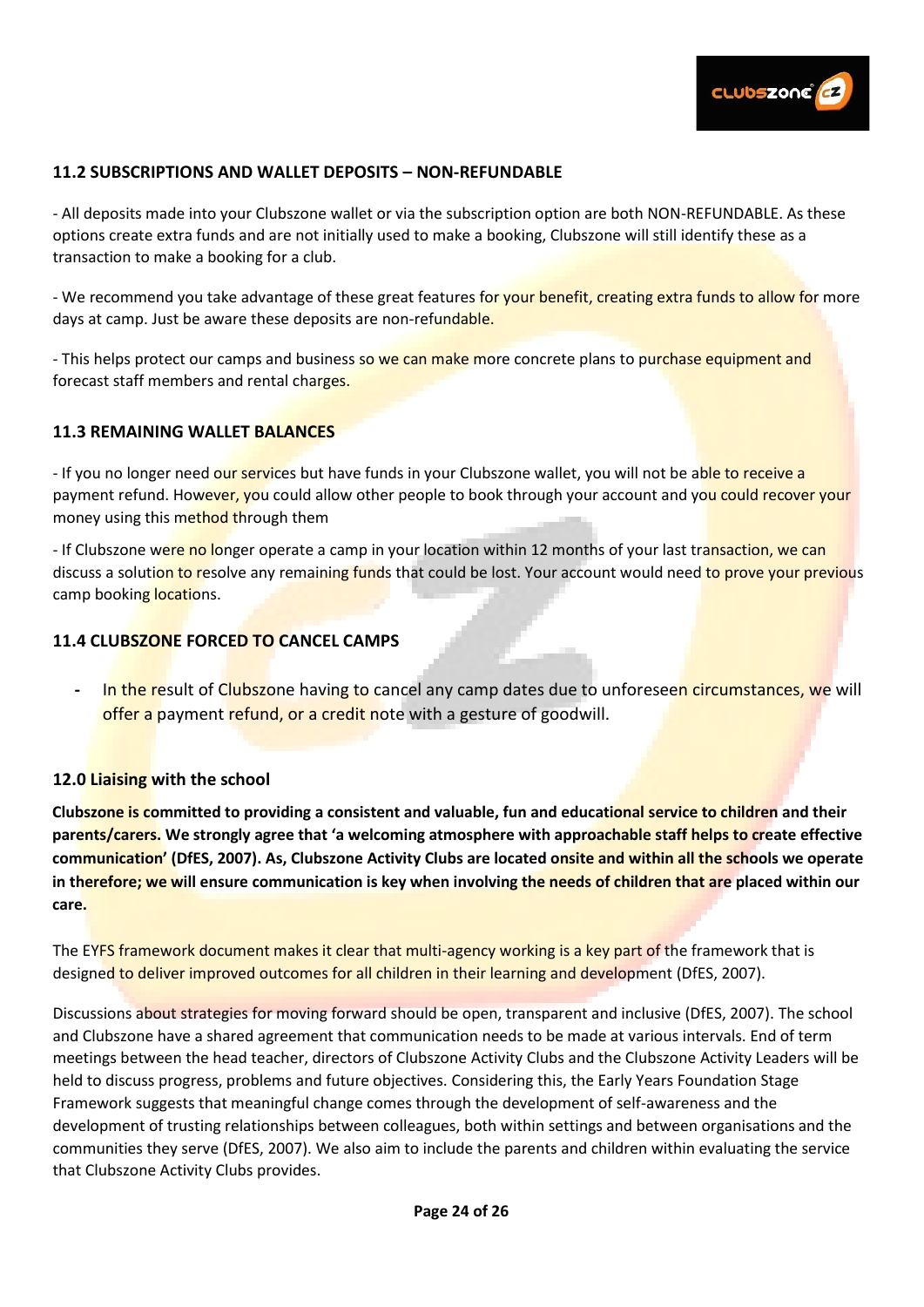

It has been agreed by the school and Clubszone Activity Clubs that it is through the day-to-day interactions in the setting that dilemmas are worked out. Therefore, the school office will be informed about activities taking place

within the coming term at the end of each term. Furthermore, weekly emails to office, from the Club Co-ordinator will be sent, with attendance registers and any information which needs to be passed on to the main hub of the school. Likewise, as the Early Years Foundation Stage states 'effective communication means there is a two-way flow of information, knowledge and expertise between parents and practitioners' (DfES, 2007). Therefore, the school aims

to contact the club co-ordinator with information in outside hours of the club. However, if in the need of emergency updates these will be made via phone call, face to face interaction or early morning emails.

Teachers will also be involved in communication, so they know which of their children attend Clubszone Activity Clubs. They will be provided with a letter at the start of term, listing the names of children to attend. This is to ensure that those who come to after school sessions are picked up by Clubszone staff or an authorised person.

Together because of this strong communication link, we can have a far deeper understanding of the children we work with and therefore provide higher quality learning experiences for them. This is particularly important for the children we work with who have additional needs or who are deemed to be at risk from significant harm. These children may have several professionals involved from health and social care as well as education. It is one only through working together and developing a better understanding of each other's' roles and expertise that we can provide a coherent service that genuinely supports the child's and family's needs (DfES, 2007).

#### **13.0 Confidentiality**

**The Club aims to ensure confidentiality, in everyday practice. However, the clubs work with the children may sometimes bring us into contact with confidential information when working alongside child protection and other policies.** 

Therefore, the steps below will be actioned as a matter of course, to respect confidentiality:

- Parents will have ready access to the files of their own children only.
- Staff will not discuss individual children with anyone but their parent/carer and other staff members when necessary.
- Any concerns about a children personal safety will be kept in their file.
- We will obtain signed permission from parents/carers prior to obtaining video/photographic material of their child.
- The welfare of the child is paramount, and it may be necessary for us to pass on confidential information to outside agencies.
- All work experience or volunteers attending the club will be advised of our confidentiality policy and will be expected to abide by it.